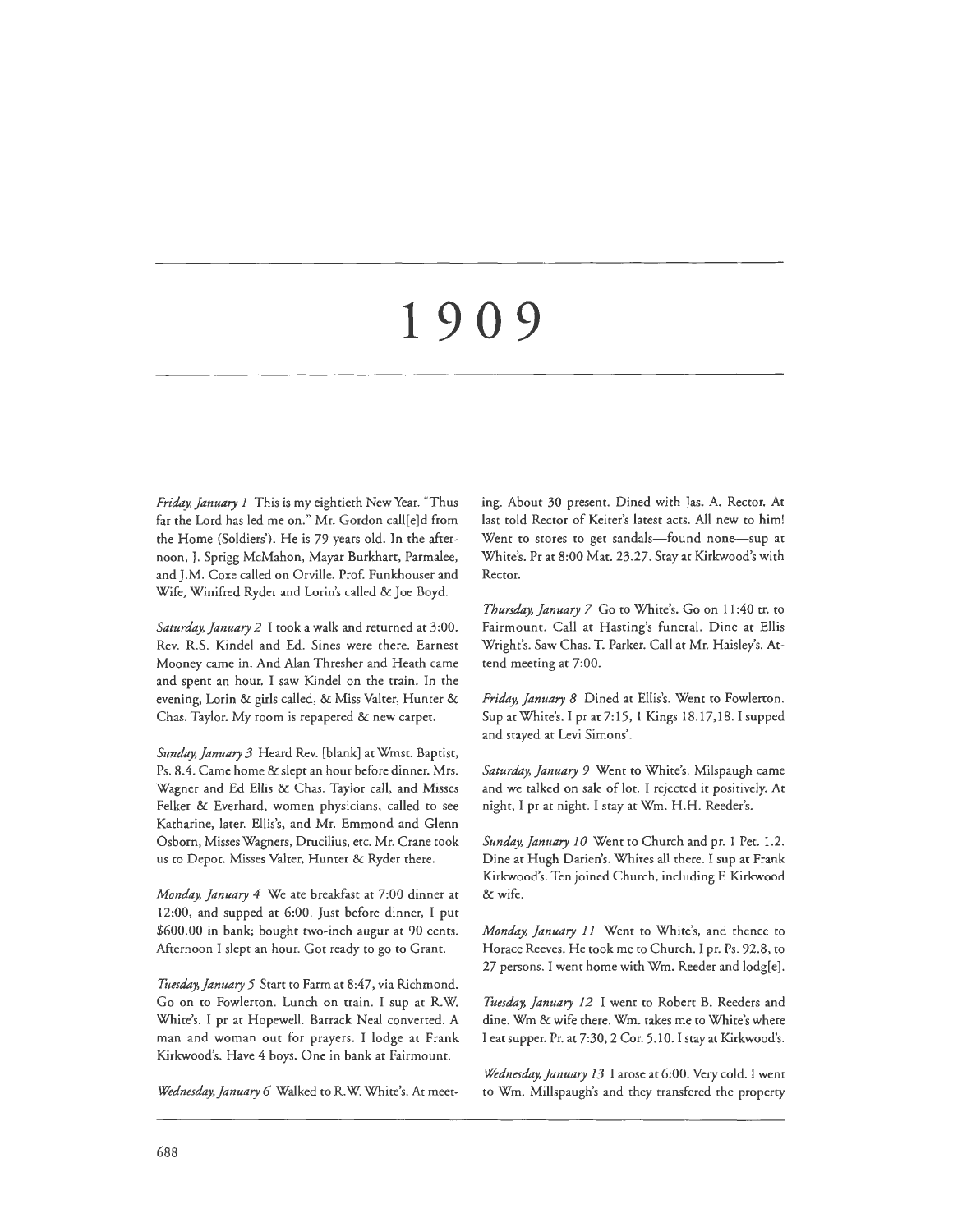to me. I went to town, and stayed at Ellis Wright's. I paid \$325.00 for the property.

*Thursday, January 14* I arose at Eilis's went down town. I went on the cars for Knightstown. Rode across in a "bus." Found Mr. Apple who took me to Jabez Rhodes where I lodged.

*Friday, January 15* Rhoads all went to Delilah's, where we dine with Drusilla, Ed. Frazier's, Samuel Kirkpatrick & wife Hazel Wright, Earl Wright & wife came in the evening & staid till bed time.

*Saturday, January 16* Went to Sena Wright's & back, to Sexton. Called on Frey's: Lois 8[?], Beatrice. Called at Howard Grubbs. I lodged at Frazier's. I went to Bert Brenner's at May's, banker. Saw Cora and Children.

*Sunday, January 17* Dined at Thomas Wright's, with Jabez Rhoads & wife, Ed. Frazier & Emma & Aunt Delila, & Cora Dillon. I went with Cora Dillon and Russell Kirkpatrick to Rushville & lodge. P. Myers' folks located me after two days' search.

*Monday, January 18* I go to Morristown on the 8:09 traction, to attend Peter Myers' funeral, having known him since 1857. Preached at 10:00 I Cor. 15.56. Went to the Cemetery with the Protestant Methodist pastor, caught some cold. Returned with Mrs. Cora Dillon to Rushville.

*Tuesday, January 19* I go on the traction car to Glenwood. Called at Lovicy Marney's and walked 3/4 of a mile till I met Sonnie Bowen who took me to his house where I dined, supped & lodged. He lately bought the Tom Stone House. I called at Moor's.

*Wednesday, January 20* Rose at 7:00, washed. Went with Sarah Cath. to Chas. Stevens', and Lucy came over & dined with us. Ray is 5:3 in his stocking feet. I staid at Stevens.

*Thursday, January 21* I go with Charles to John Meek's, on Garrison Creek. We then go to Aunt Lucinda's. Lovina is 13 years old & large. Israel is 10, Ewing 9, Milton 6.

*Friday, Janaury 22* Sarah & Flora & Charles came & at 10:00, Sonnie took me to Glenwood, and I went on the 11:39 tr. via Hamilton home, arriving at 3:00. Found all well as common. It rained hard in the night.

*Saturday, January 23* Arose at 5:30. Breakfast at 7:00. Went to boys' shop. In afternoon, went to Lorin's. Horace trying jumping high. I wrote to Wilbur and Reuchlin. I went to bed soon after nine. It was a cloudy warm day.

*Sunday, January 24* Heard Bierce, at William Street Baptist, Gen. 5.22.

*Thursday, January 28* Took coat & vest to to[repeated in text] cleaning establishment on Ludlow St. Lorin's called evening. Another party called.

*Friday, Janaury 29* Called at Home. Carrie put the border on my paper. Wrote Mrs. Vanfleet at Alamosa, Cal. Wrote Wilbur at night. Snowed much. Carrie went with Miss [blank] to W. Chr. Asso.

*Saturday, January 30* Much snow fell in the night. It is a rough day. I dine at Lorin's.

*Sunday, January 31* Lorin called in forenoon.

*Wednesday, February 3* Lorin's children at supper with us, and remained till nearly 9:00. Charley took them home. I paid half my year's tax here \$4.15.

*Thursday, February 4* I dine at Lorin's. Carrie visited a cousin near Ft. Ackinley.

*Saturday, February 6* At home. Milton and Benjamin took supper with us.

*Sunday, February 7* Attended Sherman Young's Church, and heard Him on the Black Man. He is a natural and sensible speaker.

*Monday, February 8* Wrote on my Autobiography.

*Tuesday, February 9* Dine at Lorin's. Wrote to Mary H. Krout, Honolula. Wilbur's letter in the News, asserting that he was innocent. This evening Ralph W. Bowen and Grace E. Smith were married.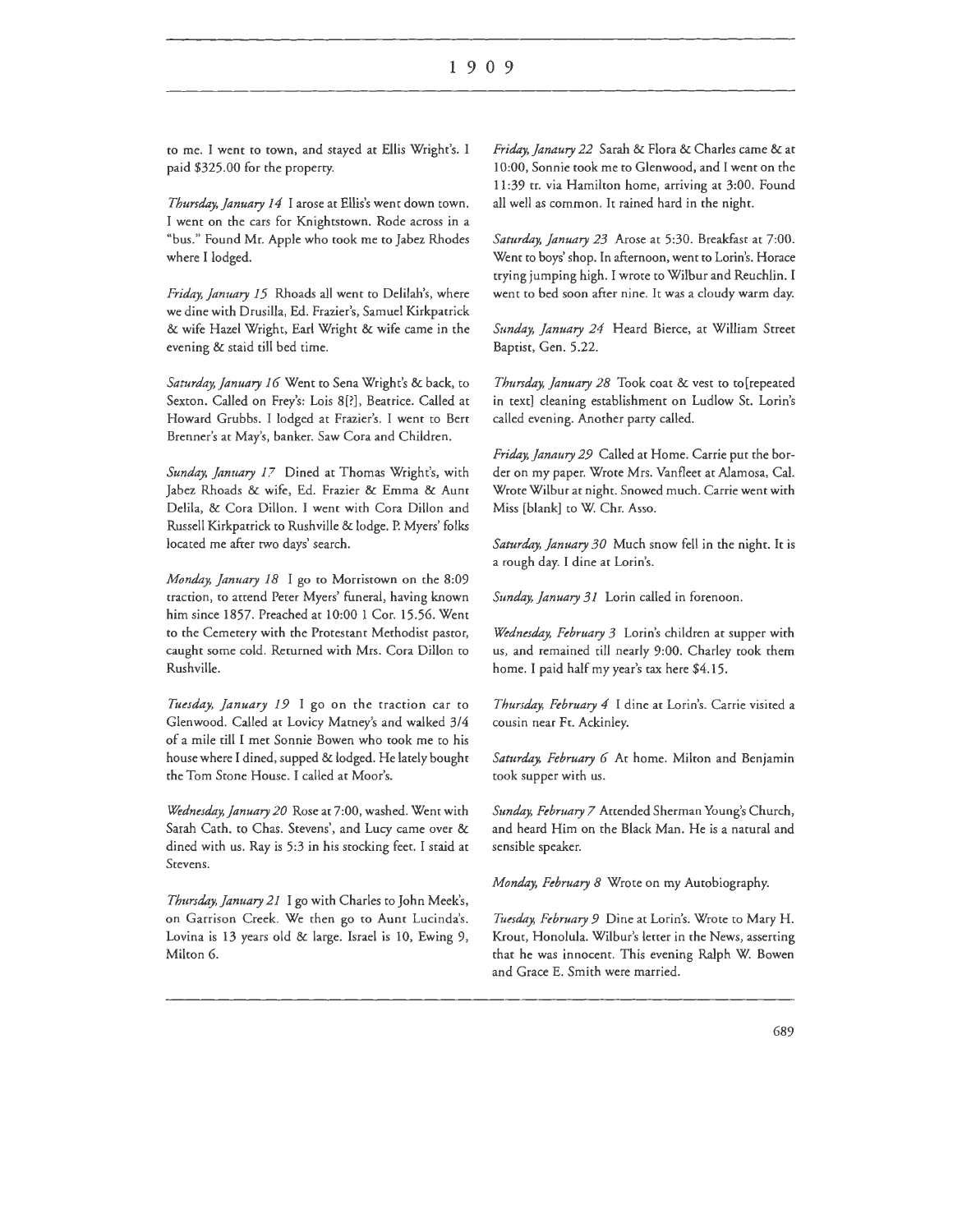# I 9 0 9

*Wednesday, February JO* Horace seems to have scarlet Fever. Send for Or. Spitler. [last sentence crossed out in text]

*Thursday, February 11* Dr. Spitler sees the coming out of the Fever. Milton and Ivonette & Leontine all come to our house, the next day.

*Friday, February 12* Horace has broken out and is feeling better. Is much interested in Lincoln's pictures on the wall.

*Saturday, February 13* Horace has broken out well and seems better to-day. He is full of laughter and talk. Ruby Oliver's husband died to-day at Blanchester, Ohio.

*Sunday, February 14* I called at the window ro see Horace, who is getting along well. I slept much to-day. Katharine took her first flight with Wilbur, at Pau, France, Apr. 15th.

*Monday, February 15* Horace's fever had proved so far a light spell, and he sent for the funny pictures to-day, in the Sunday dailies.

*Tuesday, February 16* Went on 5:30 tr. to Lima Crossing. Train came at 11:30. We are over four hours to Huntington. Committee still at Howe's room. Transact little business. I go in hack to Dr. W.H. Clay's house. I lodge there with Bishop Wood.

*Wednesday, February 17* Call at College Chapel. Burton's remarks. Walk to Mission Room. Transact business by 12:00. Walk to Livingston's & dine. Go back. Pay tax-\$1.18. Go at 4:00 to Wabash. At 5:40, leave there for Fairmount. Stay at Ellis's, who were away.

*Thursday, February 18* Stay at Fairmount, till 3:05. Saw Parker and others. Dined at Eilis's. Sonnie & Kate came. I went to White's and to meeting at 7:00, at Hopewell. I led using, for a few minutes remarks: John 4.23. Closed the meeting soon after 9:00. Lodged at White's.

*Friday, February 19* I slept well. Started at 7:35, arrive at depot. Start before 8:00 for Richmond. Gee home at 11:00. Slept 1 h, 30 minutes. All well at home.

*Saturday, February 20* Medicine used to-day, as Leontine is croupy.

*Sunday, February 21* I arose after 6:00. I was sleepy in forenoon. Mrs. Sines called at 2:00. Lorin came at 5:30, & staid till 6: 15.

*'Tuesday, February 23* Letter from Katharine. Boys go to Rome in March, early.

*Wednesday, February 24* World is \$53,700 behind. Wilbur's ride yesterday with Katharine, in Aeroplane. Children attend school.

*Thursday, February 25* Orville and Katharine take a balloon ride in France. Wrote considerable in My autobiography.

*Friday, February 26* Had to have cistern cleaned out. Wrote in my auto-biography.

*Saturday, February 27* Wrote on my Autobiography. It was a nice day.

*Monday, March 1* Nothing of special importance here. Wilbur is reported to have broken his rudder in France, at Pau. I wrote much on my autobiography. Word that Rev. L.G. Cowdry died to-day, comes in. A good man, full of the Holy Ghost & of faith!!

*Tuesday, March 2* Leontine is thought to have tonsilitis. They have Or. Spitler come. I wrote much of my autobiography.

*Wednesday, March 3* Congress voted gold medals to the Wright brothers. I wrote much in my book. Leontine is taken home by Lorin.

*Thursday, March 4* Pres. W.H. Taft was in[na]ugurated at noon. It was a very stormy day at Washington. It was nice here. Leontine seems better. Taft's cabinet: Knox, Hitchcock, Myer, Wilson, Neagle, McVeogh, Dickinson, Wickersham.

*Friday, March 5* It is a mild, nice day. Leontine is getting along well.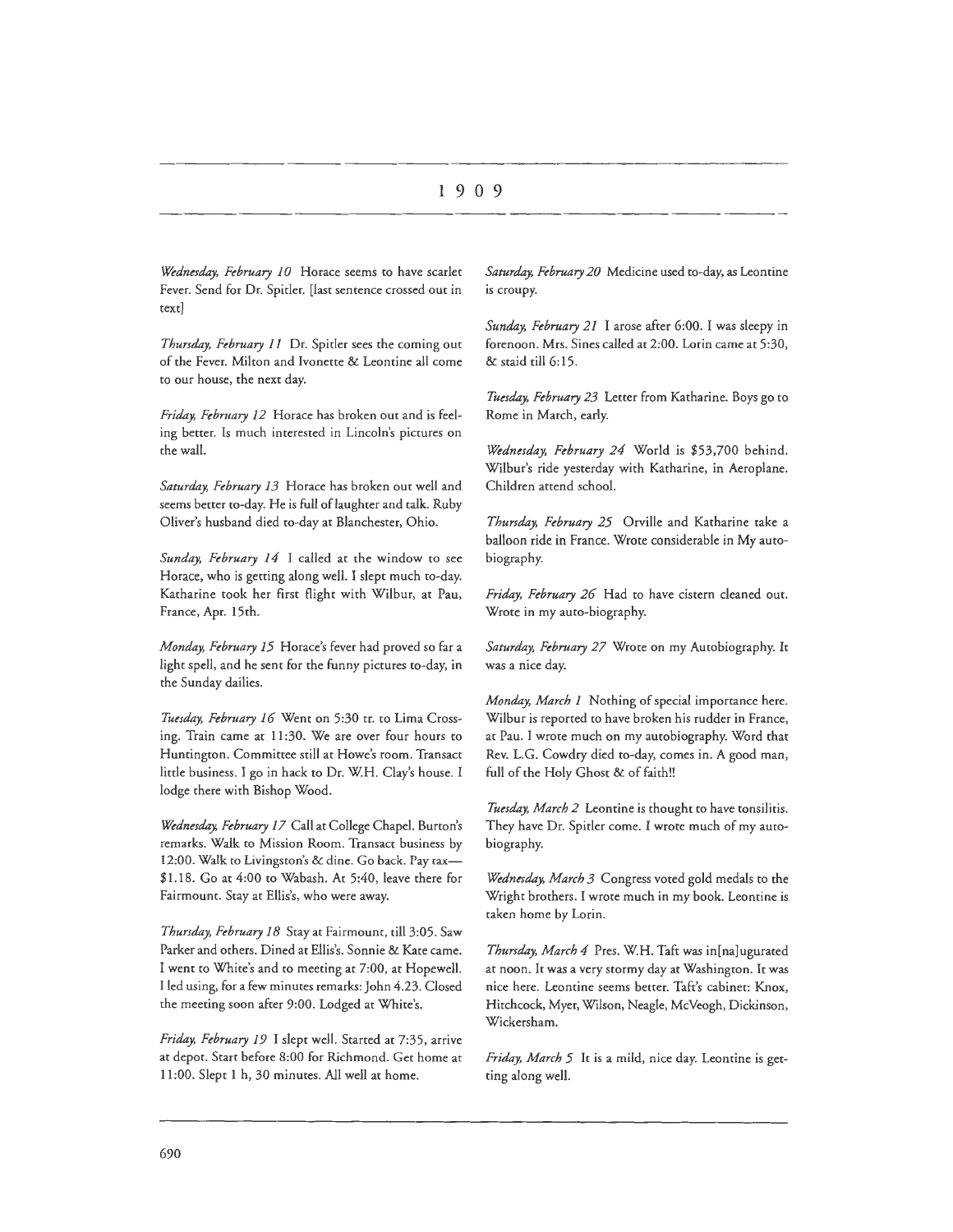*Saturday. March 6* Leontine's fever left her. Doctor comes Monday to see if all is right.

*Monday. March 8* A mild day. Rain seems probable. I write several letters-one to B. Blanch Baldwin, at New Cambria, Mo., and one to Aha. T. Cushing, in Boston. Each is a very remote cousin.

Tuesday, March 9 Wrote letters, and received one from Katharine, who was still at Pau, March 25th. We again got water in our cisterns.

*Friday, March 12* Ivonette is quite well; over her rheumatism. King Edward is reported to have come to Paris.

Saturday, March 13 Paid Mrs. Grumbach ten dollarsin all thirty dollars-on board. The weather is mild.

*Sunday, March 14* Nothing important to day. I saw the doctor at 3:00. Charley & Carrie go out to his Uncle's at Alexanderville.

*Monday, March 15* Received a letter from Katharine dated March 4th. It gives account of Wilbur's bad accident in starting with Spanish Col. Vires. Went to Meredith Perry, ordered a suit.

Tuesday, March 16 I wrote considerable for my book. Charley & Carrie went to Frank B. Hale's for supper, a St. Patrick party.

*Wednesday, March 17* Wrote considerable for my Autobiography. King Edward is reported to have visited Wilbur & Orville at their grounds at Pau, and witnessed Wilbur's two flights of seven and six minutes, the latter with Katharine.

*Thursday. March 18* The papers say that Orville and Katharine have gone to Paris. I write much in the afternoon on my book.

*Saturday. March 20* I went to Bank and drew 30\$ and paid Carrie \$10.00 paying to next Wednesday. I wrote much on my Autobiography.

*Sunday, March 21* Received letters from Reuchlin, Bertha Glaize and Clara Gilbert. Answered Clara in the evening. Wrote Wilbur & Orville.

*Monday, March 22* Wrote in Autobiography. George A. Feicht brought a likeness of the boy's golden Medals.

*Tuesday, March 23* German paper came with likeness of the boys and their machine. The Volk-Zeitung.

*Wednesday. March 24* I was slightly unwell to-day. I did not do much.

*Monday. March 29* Writing on my life most of the day. My coat and vest came, Cost, \$30.00.

*Ttiesday, March 30* At home. Lorin's are free on quarantine.

*Wednesday. March 31* Leontine came to see me. They are just out of their quarentined home. She at her Grandmother's; Lorin's house being cleaned.

*Thursday, April 1* I was sick last night, and to-day. I managed the case myself.

*Friday, April 2* I wrote much on my Autobiography. Slept but two hours till 5:00 a.m., two more.

*Saturday. April 3* Wrote much on my autobiography. lvonette went home in the afternoon.

*Sunday. April 4* Milton went home after breakfast, to stay. I went to Am. Wesleyan Connection Church and heard a most excellent discourse by Rev. Cyrus G. Baldwin, of Pamona, California. Text, 1 Cor. 13.13, Matt. 5.21-26. It was a sermon on Good Will. He is a son of Cyrus H. Baldwin- youngest ch. [entry ends here]

*Monday. April 5* Called for my envelopes at the Post Office. They recognize and honor me as father of the Wright brothers with considerable ado. "Do they discard all use of tobacco," asked Withoft? "Yes, and all whiskey!" I replied

*Wednesday. April 7* Wrote Wilbur a letter. Wrote on my autobiography, reached page 101.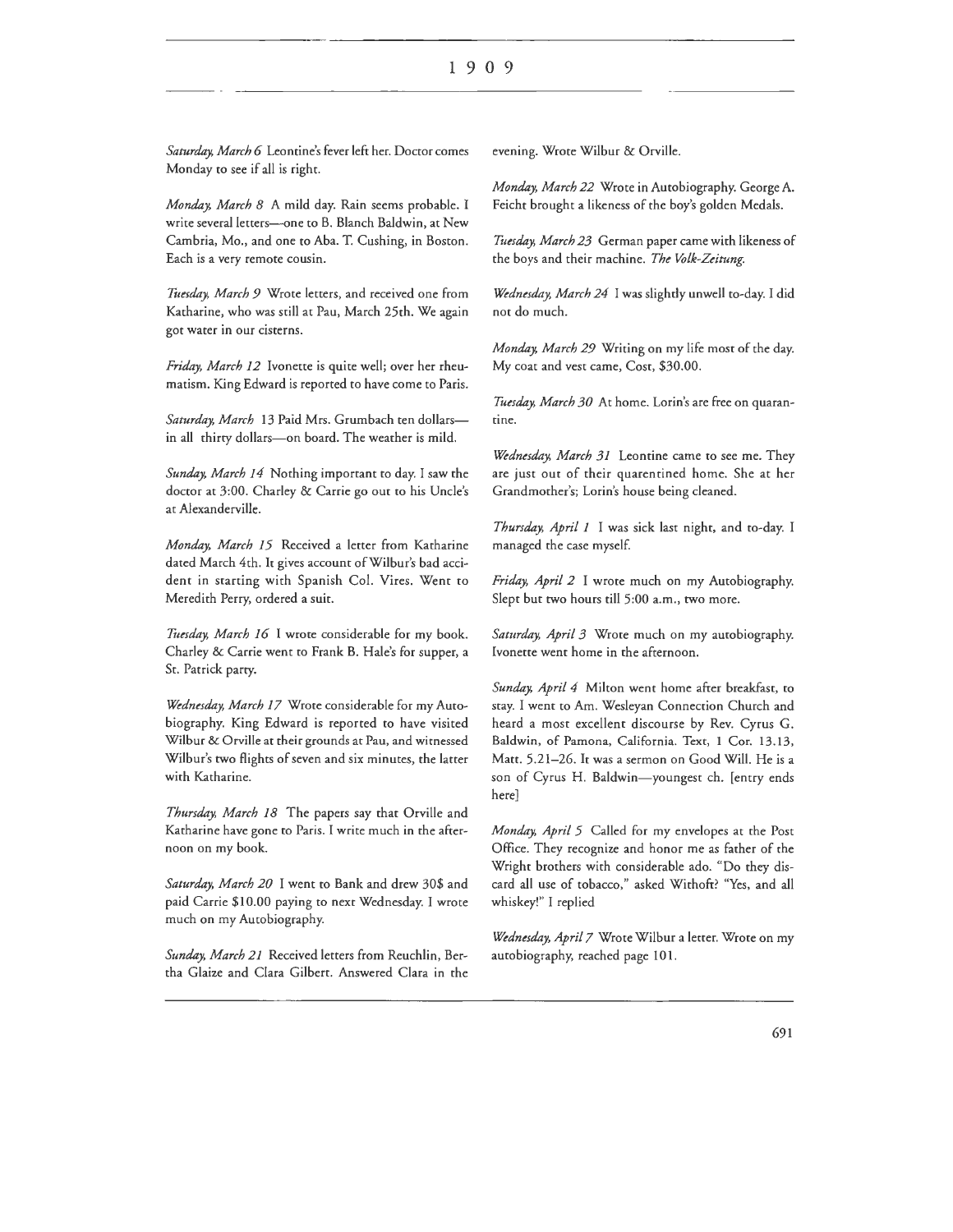*Thursday, April 8* I slept most of the forenoon, being sluggish.

*Friday, April 9* I was unwell, but not sick. Mr. P.M. Harmon died at 10:00 p.m., aged 84 years. Tariff Bill passes the House-3 over a Republican majority.

*Saturday, April JO* I was at home. It is the time for which quarterly meeting at Germantown occurred. I did not go.

*Sunday, April 11* I attended church at Williams Street Baptist Church. Heard Mr. Bearse on the Resurrection.

*Wednesday, April 14* Caroline E. Zeller died this morning after one o'clock. John who came soon after telegraphed us. Wrote several pages of my book.

*Thursday, April 15* Wrote several pages of my autobiography. Paid for my new suit \$30.00.

*Friday, April 16* Lorin, Netta and I go to attend Caroline's funeral at 8:47. Funeral at 2:00. Pastor and Hughes and his son seeak. We came home on 4:55 train. I wrote Wilbur a letter.

*Saturday, April 17* Wrote several pages on autobiography.

*Sunday, April 18* Went to hear Dr. M.B. Fuller at Grace M.E. Church. Text, Matt. 5.41, "If any man compel thee to go with thee a mile, go with him twain." Mailed a letter to Clara Wright.

*Monday, April 19* At home. Wrote on my autobiography. Moving Picture of Wilbur's flights were shown at Theater.

Tuesday, April 20 Continued to write to page 120 of autobiography. I Dined at Lorin's.

*Wednesday, April21* We dined at Lorin's. And went there in the evening to look at the box of pictures.

*Thursday, April 22* I had gastrology so I was inactive. Milton came after Irving's Life of Washington.

*Friday, April 23* Stomach out of order.

*Saturday, April 24* Lorin's family called. I was not well.

*Sunday, April 25* Stomach out of order, I remained at home. Read considerably.

*Monday, April 26* Stomach our of order. Spider came in afternoon. Gave medicine and direction about dieting.

*Ttusday, April 27* I am better. Went for mail forenoon, and to Lorin's afternoon.

*Wednesday, April 28* I wrote sketch for W.H. Clay. Sent it on four o'clock delivery.

*Thursday, April 29* Drew in cash sixty dollars at the bank. Get ready to leave home. Paid the Doctor \$2.50.

*Friday, April 30* I start at 8:00 to Marion, Ind. I pay first installment: sixty-three dollars & ninety-thre[e] cents. I went to Fairmount. Tell Bill Miller of Keiter's recent rescality. I see Charles T. Parker. I sup and lodge at Ellis Wright's.

*Saturday, May 1* Windy raw day. I went on 9:24 train to Fowlerton & to R.W White's. Dine. I went to Oliver Buller's supped and lodged. Oliver says getting hay to Cincinnati costs \$2.00, per ton.

*Sunday, May 2* Saw Heuston Dickinson and shaved with his rasor. Heard Jas. T. Rector preach Gen. 6.14. I dined at Frank Kirkwoods, and his second son takes me to Robert Reeder's where I see Joseph Broyles, Eliza, & Robert. I am sick at night. It is stomach trouble.

*Monday, May 3* I am better, but really sick. I stay at Robert's till nearly night, when I go to William Reeder's. I lodge there.

*Ttwday, May 4* I go on the 7 .24 train to Richmond and to Dyyton, arri. at I1:15. I get good food. Slept well at night. Found letter from Katharine, Reuchlin, Capt. A. Hildebrant, Flora Glass, & Clay.

*Wednesday, May 5* Wrote Reuchlin. Rested & dieted. Berkharr, J.S. McMahon called afternoon, to consult over Wright Brother's days, I wrote for the Invocation that day. The Children sailed for New York on the Kron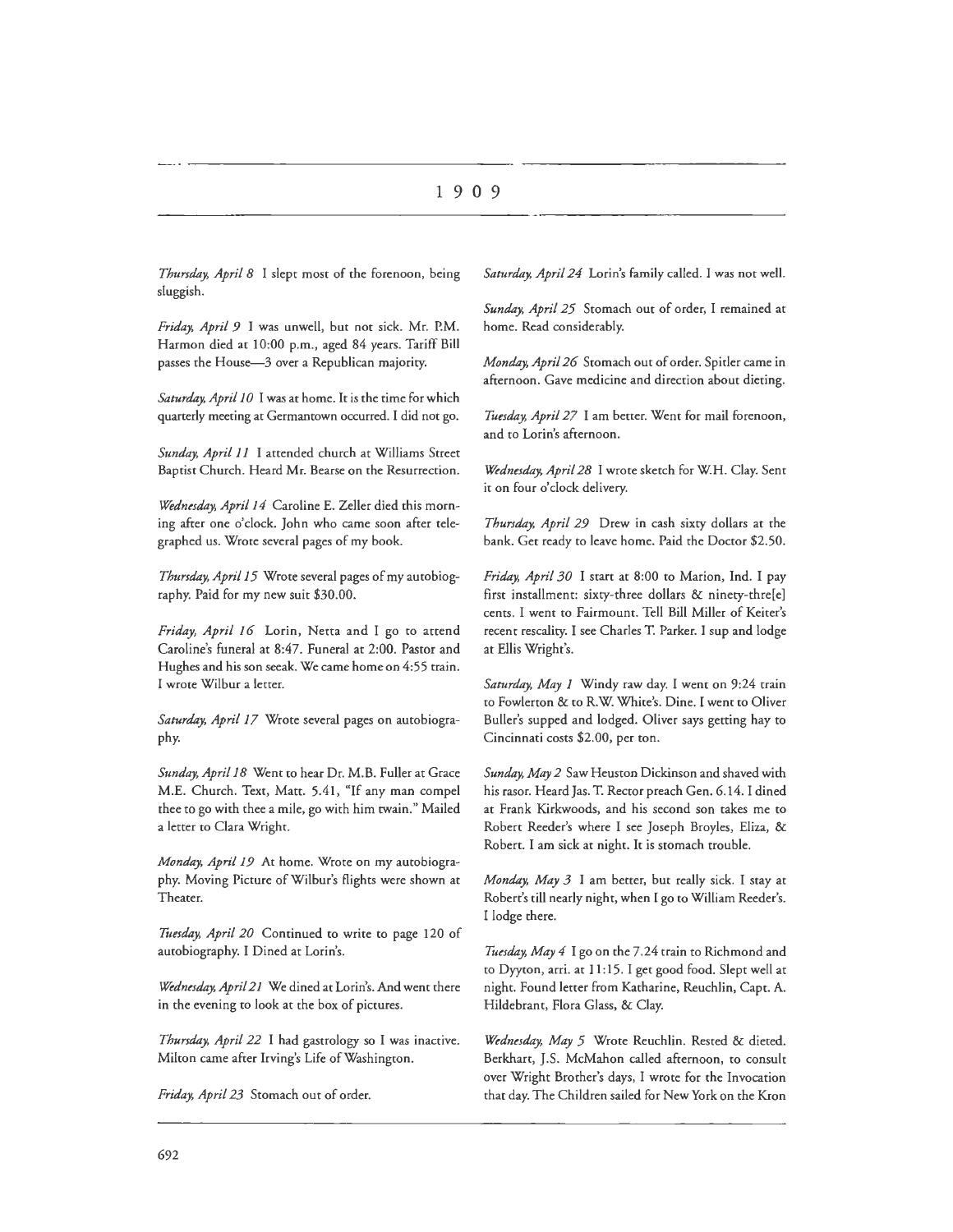Prinzesion Cecile, due at New York next Tuesday.

*Thursday, May* 6Lorin came and sewed his flying machine canvass. Lorin sold "Bill" for \$200.00.

*Friday, May 7* Went to Lorin's in the evening awhile. Artist called to see the picture on the wall, aeroplane.

*Saturday, May 8* Bought some Fuchias at Ricter's. Rained hard, in the evening. Lorin sold his "Bob" ro some Greeks. Called at Dr. Spider's. Rev. Wm. B. Stoddard called, in my absence. Rev. R.S. Kindle called in afternoon. Paid him V.

*Sunday, May 9* Attended Dr. Maurice Wilson's Church, and he spoke on the Anger of Deity. Rev. 6.17, Eph. 2:26. Dined at Lorin's and staid there till Grumbach's return from Cincinnati, after nine o'clock.

*Monday, May 10* Wrote a report and forwarded it to the Publishing Board, of the trusteeship of the Shisler Estate. Nothing but expense reported.

*Ttiesday, May 11* Telegram from Katharine, telling of their safe arrival in New York, saying they will be home, Thursday. I wrote to Capt. A. Hildebrant, Berlin, Germany.

*Wednesday, May 12* Telegram of yesterday delivered. Orville telegraphs that the children will come on noon train to-morrow. Ellington of Pau [?] calls. Herald sends a man with a snapshot. Lent him a picture. The city street is cleaned, and lights arranged for electric lights, to-morrow.

*Thursday, May 13* Flags, Chinese lanterns and electric lights are being arranged. Eleven carriages met the Wright Brothers and Katharine at the Depot, and thousands, and a four horse carriage pulls them home, where thousands meet them around our house. Over 10,000 came at night.

*Friday, May 14* I send papers to Reuchlin and Clay. Home as usual.

Saturday, May 15 Went on 11:00 train via Union City and Anderson to Wabash, arri. before 8:00, evening. Wait at Traction depot till after 9:00 for a car to Huntington, arri at about 10:00, and start to College Park. I overtake Mr. Brown, who takes me, living 9 miles in country. Sleep in Livingston's Third Story.

*Sunday, May 16* Heard B. Baldwin preach a great sermon on the 45th Psalm, the Character of Christ. Board at S.L. Livingston's. At 3:00, I heard R.B. Mason, & attended testimony meeting in Chapel. A.J. Ware pr. at 7:30, I dined at 0.B. Bowman's. I lodged at Livingston's. An excellent room alone, well supplied. Food ample.

*Monday, May 17* Was invited to a seat within the bar. Afternoon, picture of conference taken. Wood elected by 40 votes; Hoskins by 37, Barkley & Alwood by 30 votes, each. L.B. Baldwin elected editor on third ballot. Howe elected by 29 votes. Foote elected Pub. Agent. Cantata rendered by about 25.

*Tuesday, May 18* I was elected on Miss. and educational boards. The day was spent on election of boards. I called at Cremean's in the morning. I dined at W.H. Kindle's. A woman (Whelock) interviewed me. Oratorical Exhibition at 8:00.

*Wednesday, May 19* I called at Prof. T.H. Gragg's. Baldwin resigned and C.A. Mummart elected Ed. Conservator. Business proceeds. Session of Mis. Board & Ex. Com. Wood chairman of Ex. Com. I bought Scott on New Testament & Buck's The, Die. paid 90 & 30 cents. LR. Hughey pr. at 7:30. I was at Board meeting.

*Thursday, May 20* I called at Matt. Wechler's. At 8:00, Ed. Board met. Elected Wood president. Had another meeting at O.M. Hypercriticisms of Dillon's proposed law on trials. That of 1901 substituted in its stead. I left at 12:45. Got home at 6:00. Found all well. I slept 8 hours. Margaret White is doing our work.

*Friday, May 21* Katharine attended an entertainment at Cruiger's Eating House in her honor. I slept four hours. Cleared up my desk, Agnes Osborn came home with Katharine & staid.

Saturday, May 22 Got and planted tomatoes. I wrote Miss Breene and Mrs. O.P. McCabe acknowledging receipt of flowers.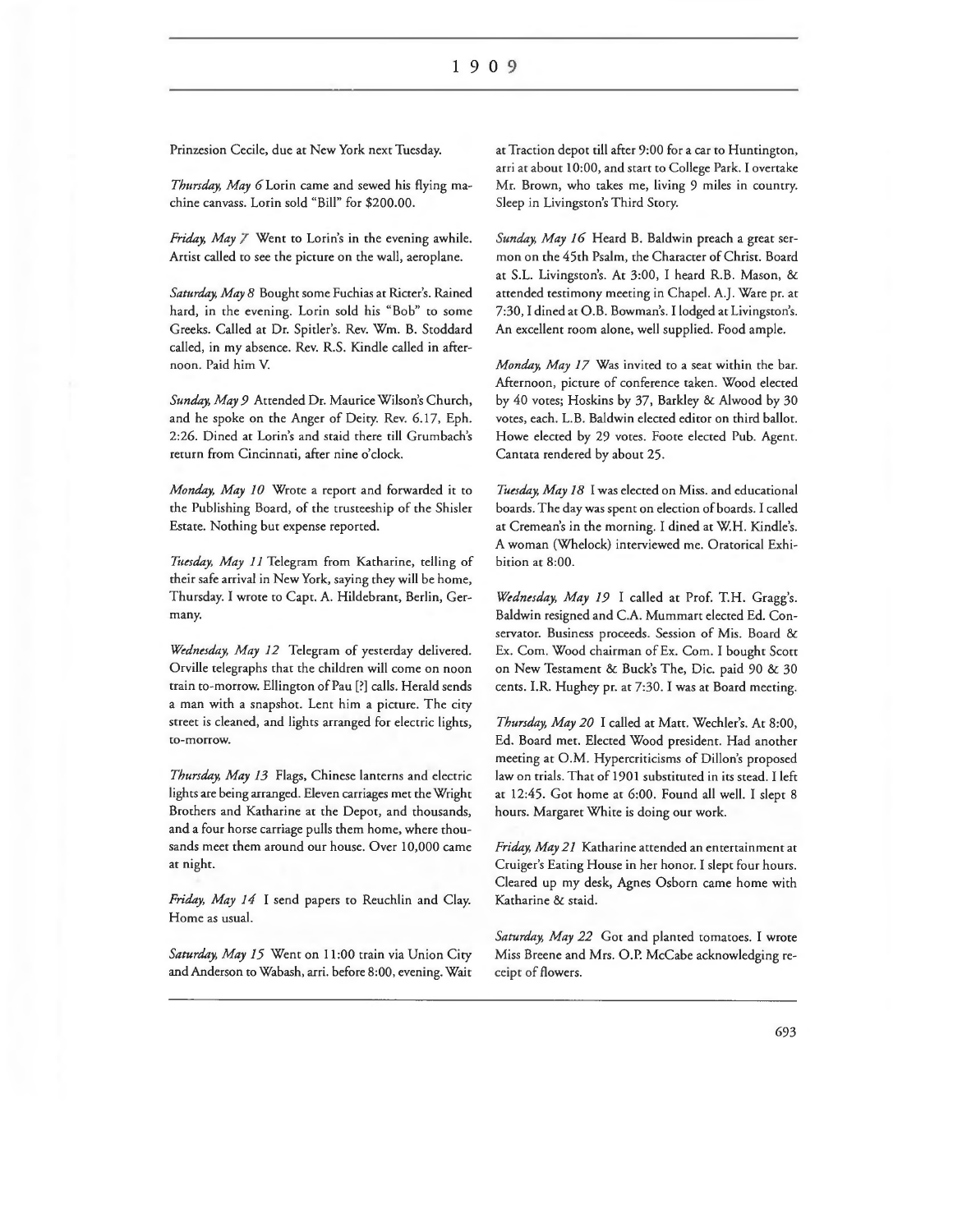*Sunday, May 23* Heard the new pastor of Third Street Presbyterian Church, Rev. Chas. A. Campbell; preach an able and good sermon, Neh. 4.17, 18. Called at Lorin's, afternoon.

*Monday, May 24* Counte de La Valette sent in beauty roses.

*Tuesday, May 25* I saw some reporters. Katharine supped with two women doctors; and several with her.

*Wednesday, May 26* Katharine dined at Beckel House with Mr. & Mrs. Charles T. Parkhurst.

*Thursday, May 27* Married Miss Eleanor L. Wagner to Forest Stoltz at 11:00, at our next door neighbor's, in the house where she was born. Katharine attended a club in the afternoon. It is nice weather.

*Friday, May 28* Went to town in afternoon, returning certificate of marriage. It is a nice day.

*Saturday, May 29* Wrote to Bishop Wood and to Sina Ardery, and several others. A very beautiful day.

*Sunday, May 30* It rained, and I did not attend church. Lorin's dined with us. Company of doctors visited Wilbur. Albert Shearer called.

*Monday, May 31* Decoration Day. It is warm enough in afternoon for a thin coat, which I put on. Judge Brown and wife called in the evening. Wilbur and Orville went on midnight train to Detroit to see Russell Alger, 5 Establishment.

*Tuesday, June 1* Mrs. Weinrich called and Cyrus Kephart. Ben. Arnold interviewed me for an article on the boys.

*Wednesday, June 2* The boys returned home before breakfast. It is a cloudy day. Left bank-book for adjusting at Winter's.

*Thursday, June 3* Wrote letters to Reuchlin and to Mrs. T.M. White (Westfield, Ill.) and a card to Howe. Sent for Hartford Weekly Times.

*Friday, June 4* Mr. Barrett, W.D.C., dined with us. Called to arrange for Washington medal. Slight showers.

*Saturday, June 5* Got bank-book. Jew woman called Wilbur out to see her little girl. Mr & Mrs. Thresher called.

*Sunday, June 6* Heard Rev. O.E. Hall, the new pastor of Williams Street Baptist Church, on "Why am I a Baptist?" Mrs. Sines dines with us.



*White River Conference on May 17, 1909*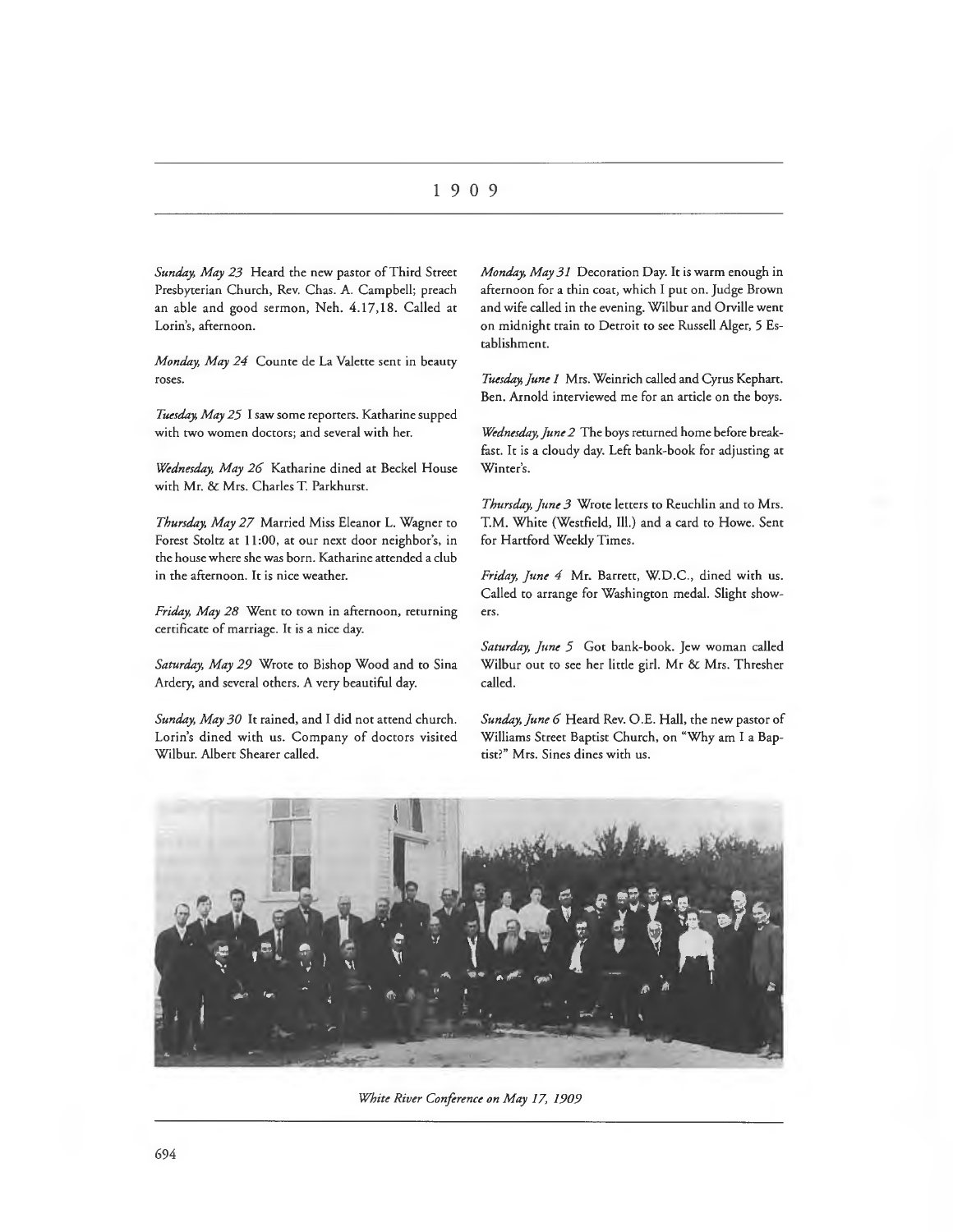*Tuesday, June 8 Mr. J.F. Colby called. Ed. Ellis brought* over some Pyrhian officers. Lorin and lvonette called in the evening. I went to the clothiers but found no fitting suit.

*Wednesday, June 9* I went on 8:40 train to Richmon[d] & Fowlerton. Went on 5:30 tr. to Fairmount. Staid at Ellis Wright's.

*Thursday.June* JO Saw Parker afternoon and found renters in all my houses & the houses in good shape. I gave out adding to fences. Slept two hours, at Eilis's. Saw a report of the presentation of gold Medals to the Wright Brothers at Washington.

*Friday, June* 11 Called to see Mrs. Joan Holder in Fairmount. Went to Fowlerton, settled with hay-man, paid White all bills. Came home on 2:35 train. Found all well.

Saturday, June 12 Went after the copies of Mother's pictures-found them delayed.

*Sunday, June* 13 Went to Children's Day at First Presbyterian Church. Wilson spoke, Eph. V.I. Not a large "show." Corbett Andrews was one of the speakers.

Tuesday, June 15 Reuchlin came at 6:00 p.m.

*Wednesday. June* 16 Wm. Reeder and Mattie came, dined with us, and went to Mrs. Greenwood's. Mayor Burkhart came at 3:30 and took, in his automobile, me and Reuchlin and Katharine and Nettie all over the show ground, the Cash Register, Dayton View and the Soldiers' Home. Clara Wright came to Mrs. Greenwood's.

*Thursday. June* 17 Reception at 10:30. We came home and stayed till night. Jas. Whitcom Riley came afternoon & others. Effie Kirkpatrick. Went over at night, to fireworks.

*Friday, June* 18 It was a lovely day. Went at 10:30 to Fairground. Children sing. "Star Spangled Banner" made the invocation. Lieut. Allen spoke and presented the Congressional Medals. Gov. Harmon the Ohio Medal, Mayor Burkhart, presented the City medal. Return home. Attended the parade in afternoon. Also auto-mobile parade at night. Grand stand, 1st & Monument Ave.

*Saturday, June* 19 Wm. Reeder and Mattie start home, at 8:00. Boys pack their trunks and start at 10:00 p.m. for Ft. Myer. Wilbur and Orville pack clothes and start to Washington City on 10:00 train at night-via Harrisburg. Lorin's family came in evening.

*Sunday, June 20* Went to hear C.J. Kephart preach, "To each man his work."

*Monday. June 21* Ordered of Grimm brothers two new suits. Seventy-six dollars!

*Tuesday. June 22* William Wright, of Chi. called, with Albert H. Shearer. I rode in the automobile to Herbert Allen's.

*Thursday, June 24* Reuchlin and I went to Buck Island, and Loos shows the High School building. This week, I copied a Wright Memorial sent to me by Wm. Irving Wright, Fitchburg, Mass.

*Friday, June 25* The work of Art from Larthe [?] was delivered. I bought two shires and four collars of Kent, and a coat at Cohen's, \$5.00. My two new suits came. The Work of Art, given by the people of Sarthe France was very nice.

*Saturday, June 26* Took my coat over to improve. Got underwear, etc. Got some money. Left pictures of Mother (Wright) and Father Koerner, to have copied, at Horace Street. Lorin & family came up for ice cream. He and Reuchlin opened the art treasure from Sarche. An angel of aviation pointing Wilbur & Orville to an eagle.

*Sunday, June 27* Reuchlin & I hear Rev. Camp, at Summit Street United Brethren Church, Syrophenician Woman, Matt. 15.22,29. Saw some old Friends. We start at 5:58 p.m. for Washington City, Reuchlin & I.

*Monday, June 28* We arrived in Washington at 1:00 p.m. Orville met us and took us to the Raleigh Hous[e], were we took rooms in the 8th story. The Senate adjourned & Congressmen came to Witness a flight. A rain went South. Wind strong.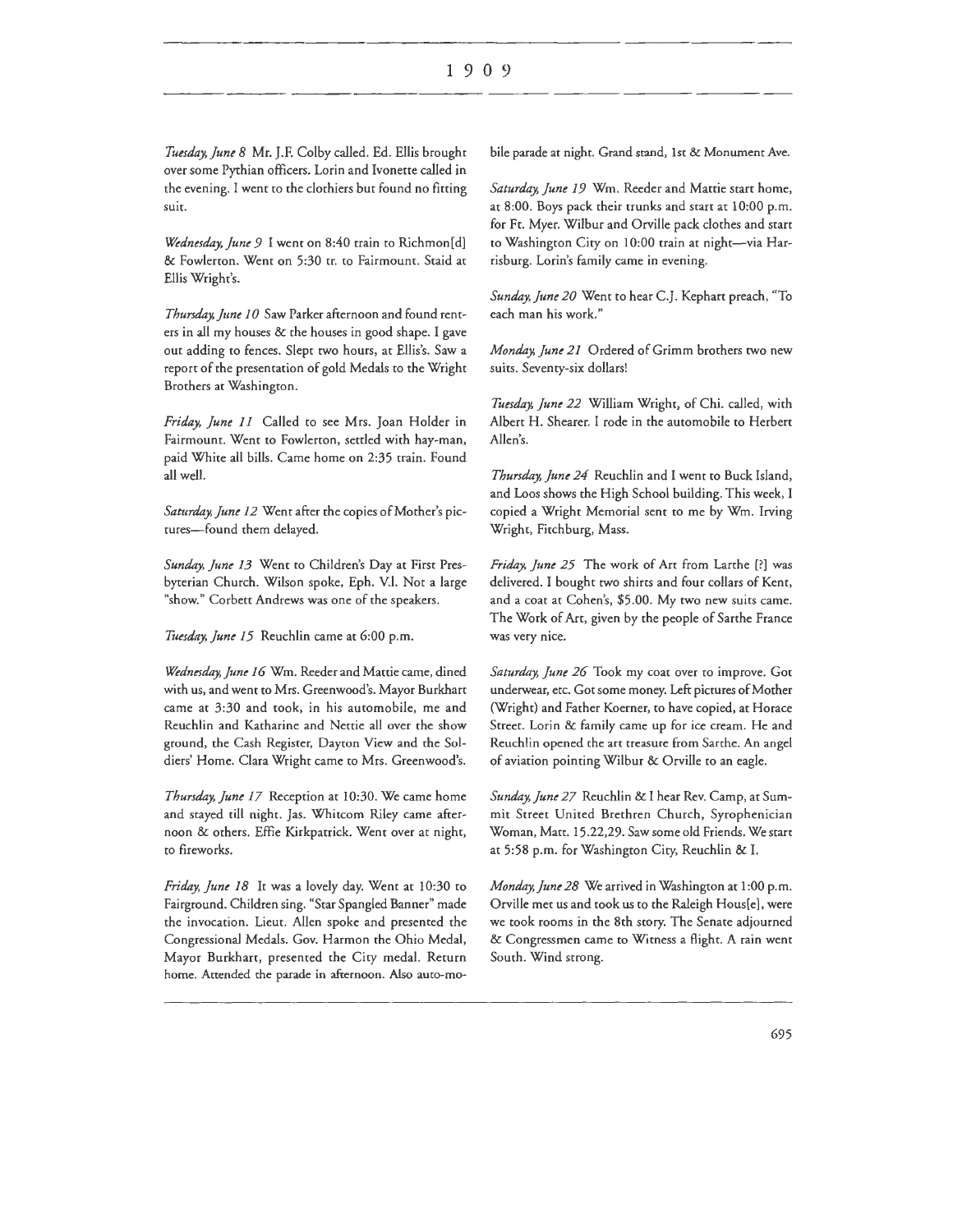*Tttesday, June 29* We (Reuchlin & I) went to White House & to the Washington Monument Park. Heat was very oppressive. At 5:00 went to the Fort. Orville flew short distances only. He had an electric fan put in my room.

*Wednesday, June 30* Reuchlin set the fan in motion-a great help. We went to the Smithsonian Institute. I saw all manner of birds, Ostrich, Emue, Condor, etc. In the evening at Fr. Myer, Orville flew better bur broke a skid.

*Thursday, July 1* We went to Smithsonian Institute. Saw animals & fish. Went to the Capitol. Saw statues. Looked in House of Representatives. Story below, heard Senator Root defend Corporation tax amendment. Went to Ft. Myer. Orville flew 5,8, and 9 minutes. We start home, Bait & Ohio, ar 12:42.

*Friday, July 2* Via Grafton, Parkersburg, Athens, Chillicothe, Blanchester, I reach Cincinnati at 5:30; home 8:40. Train an hour behind time. Orville made two nice flights, but his engine stopped over the machine shop & in descending he ripped the cloth on one wing. So he came home.

*Saturday, July 3* Reuchlin left at 9:55, via Pennsylvania for Tonganoxie, Kansas. Tr. late starting. He went away much improved in health and looks.

*Sunday, July 4* Orville came home to make covering for a wing. I hear Rev. Frank Garland in a patriotic Address. We called at Lorin's in the evening. Horace's chickens are doing finely. Twenty years ago this forenoon, Mrs. Wright died.

*Monday, July 5* This is the day to celebrate the Fourth. There is considerable noise on the streets. Orville sews his cloth.

*Tuesday, July 6* Orville leaves on the Pennsylvania train for Washington at 2:30. R.S. Kindel calls. I paid him our for the year. He takes a snap-shot of Orville. Dr. H. Russell, Pres. of the Anti-Saloon League called in the evening. Paper hangers distract Katharine.

*Wednesday, July 7* Better paper hangers come. Times went better.

*Thursday, July 8* Wrote an article for the Conservator, and sent it on. Paperers at work. Kitchen, Parlor and Katharine's room done.

*Friday, July 9* Dr. Russell came and staid till 11 :00.

*Sunday, July 11* Called at Lorin's. Went to Seminary Park and heard Dr. Howard Russell speak at 7:30, on the Anti-Saloon League. He came home, and staid rill 11 :30. I gave Horace a dollar & Katharine geve him \$2.00, for his birth day.

*Thimday, July 15* We rode with Dr. Howard Russell, with Lorin's two girls. Went up Springfield Road; then came back through Dayton View.

*Friday, July 16* We were at home. I dined at Carrie Grumbagh's. The boys did not fly at Ft. Myer, on account of rain. Lorin had a letter from Orville.

*Saturday, July 17* To-day as usual at home. I called at Lorin's in the evening. His Charlotte will nor go to roost without feeding. Horace's rooster sleeps in the shop. Orville flew about 12 miles, 90 feet high, 45 miles to the hour at Ft. Myer, at 6:00, p.m.

*Sunday, July 18* I was sleepy, and slept most of the forenoon. I was awake, the afternoon. Dr. Howard Russell spent the evening with us. Ir rained in the morning.

*Monday, July 19* Cool this morning. I encountered danger from the fire wagon. False alarm at the Malleable Works. Went to American Loan & Savings Association and collected \$532.38, proceeds of \$1500.00.note. Orville made two successful flights at Ft. Myer; 1st reported at 6:30 p.m, 41 miles an hour, 100 ft high, 25 minutes, 18 seconds, 25 1/2 circuits.

Tuesday, July 20 Orville's second flight is reported, yesterday 7:30 p.m., 150 ft high, 29 laps, 30 minutes time. Two flights 37 miles. Yesterday closed by darkness. Katharine went on 5:57 train to Washington. Lorin's came.

*Wednesday, July 21* Yesterday, Orville flew at Fr. Myer, one hour twenty minutes and 4I seconds. Soared fast and 280 feet high. To-day he made two flights, one of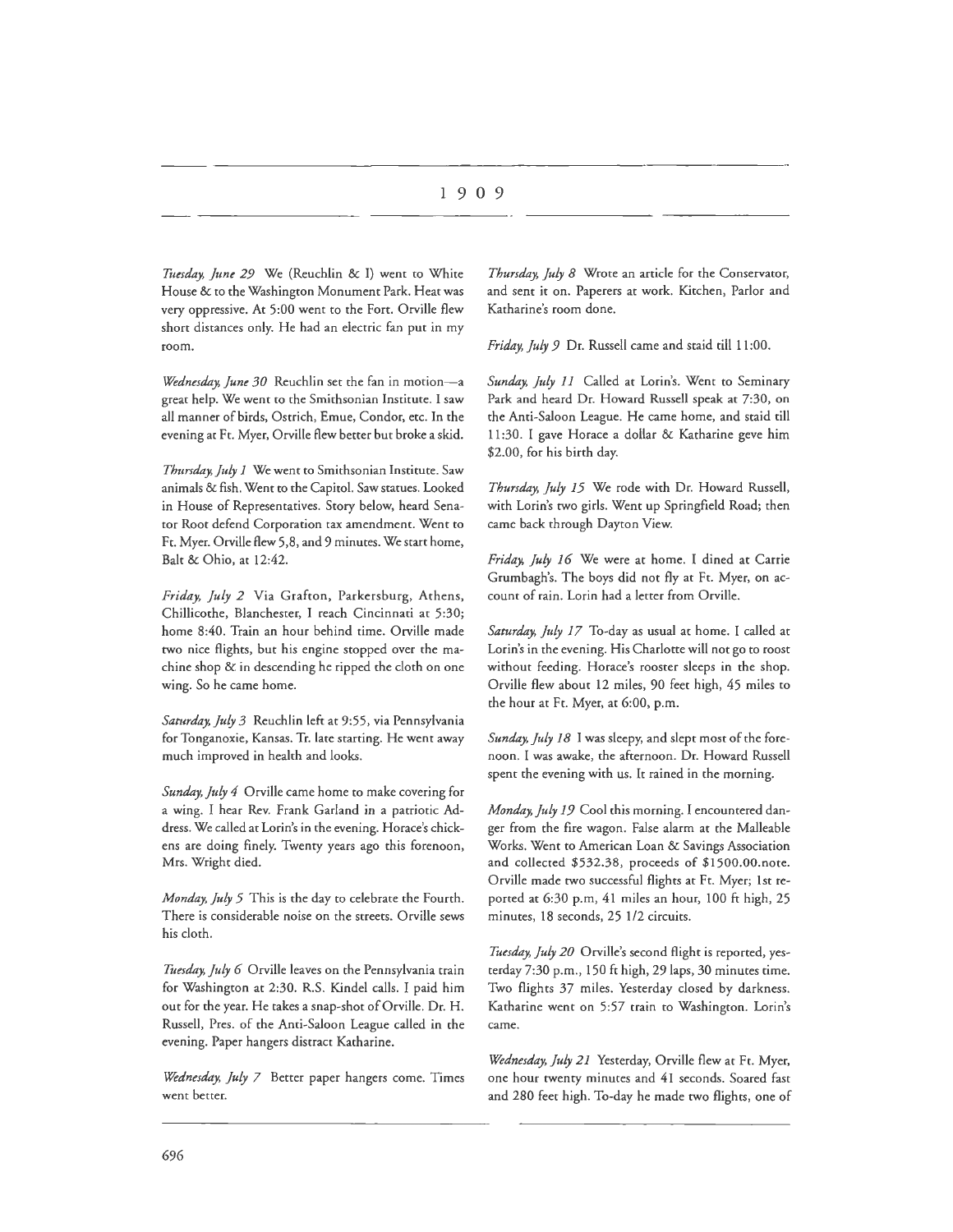

*Dayton Homecoming Celebration, June 18, 1909* 



*Fort Myer, Virginia, July 1909. From left to right: Lt. Humphries, Orville Wright, Lt. Foulois, Rmchlin Wright, Milton Wright*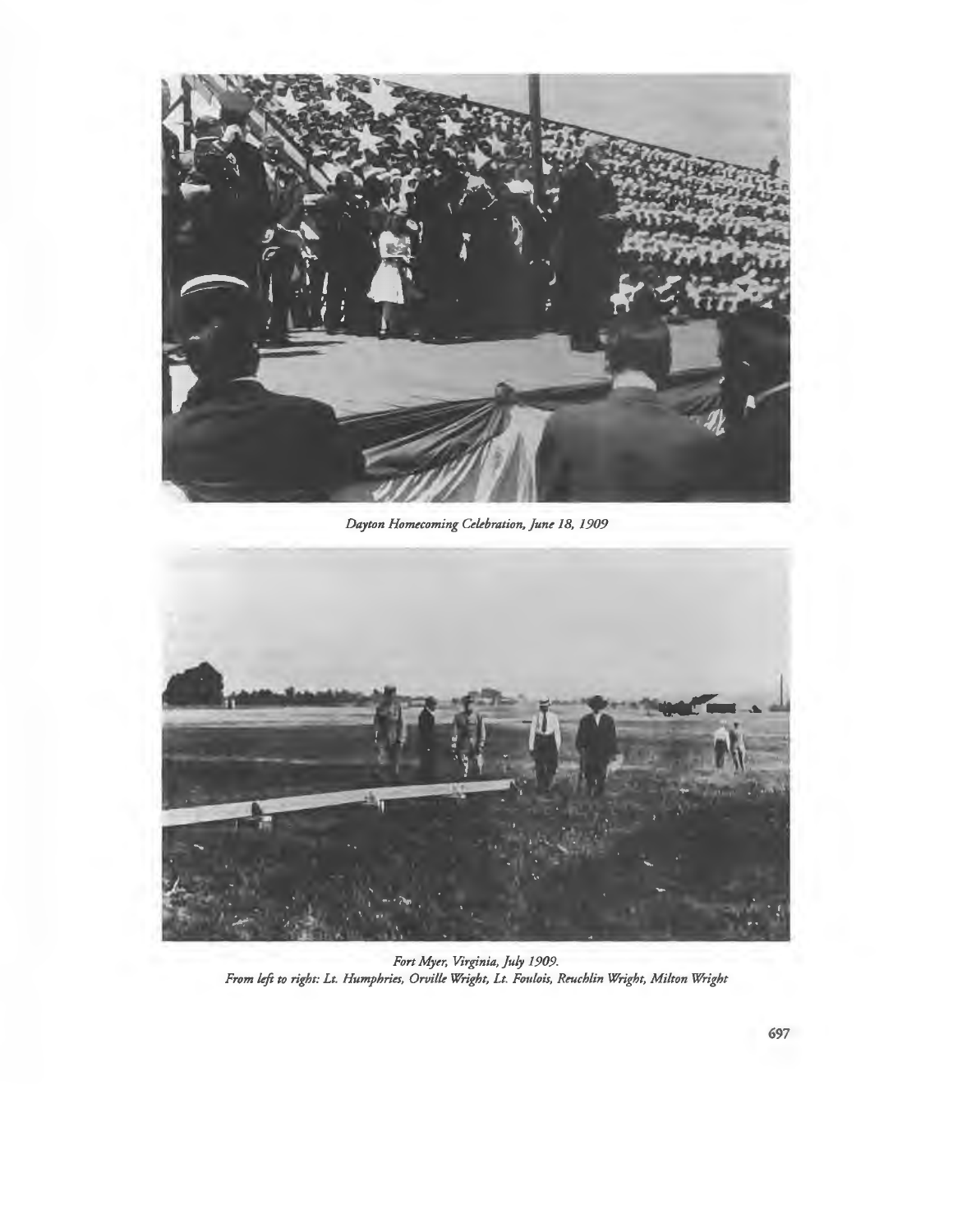them eleven minutes. Got telegram from Orville: two short flights speed 44 miles with one man.

*Thursday, July 22* Yesterday Orville made two flightsone of them about 8 ms. long. Gladys Smith {little girl) here much of the day.

*Friday, July 23* Yesterday hard rain in the afternoon. Milton shipped his model aeroplane to Anderson-\$25.00 a week. Telegram from Washington: "No flights; weather unfavorable."

*Saturday, July 24* Things as usual. No telegram: "No flights; weather unfavorable." but next morning paper reported an unusually successful flight by Orville, of over 20 minutes, 47 miles an hour, cutting all sorts of circles. Many Senators, Representatives, and army officers & diplomats present. Bleriot crosses English Channel.

*Sunday.July 25* I call[e]d in at First U.B. Sabbath School, heard Holbrook, tell. Listened to H.F. Shupe, pr. John 12.21, "We would see Jesus." Wrote Katharine in the afrernoon, at Washington.

*Monday, July 26* We confidently expected a report of flight, at Ft. Myer, but a swift breeze hindered, and Orville rose without help of the derick, and flew about two miles, only. Mrs. Cobert and Mrs. Thompson a Lebanon old friend, called.

*Tuesday, July 27* Day as usual. A little before 8:00, a telegram from Orville announced the good news, that with Lieut. Lahm, he had flown an hour & 12 minutes official flight. Joyful to us all. In morning, I received a letter from Perrila Maun, giving her father's photograph and dates of his family & his father's.

*Wednesday, July 28* Things as usual. Telegram: "No flights. Weather unfavorable."

Thursday, July 29 Went to town in the afternoon. Left watch, left lower teeth at Tizzard's. Telegram: "No flights: weather unfavorable."

*Friday, July 30* Bought sarge pants: \$3.50. We had telegram from Katharine at 7:00, announcing that Orville had flew ten miles (officially) in 14 minutes and 42 seconds. Home Sunday at 9:00. Lorin estimates that deducting the turn will give his average speed 43 miles: I 44 miles. Mrs. Wagner wonderfully rejoiced. It was a test flight.

*Saturday, July 31* I went to town in the afternoon. Not a few congratulate me on Orville's success. I got my lower toothplate. Telegram from Wilbur saying Orville and Catharine will be home Sunday morning at 9:00.

*Sunday, August 1* I start at 7:30 for Germantown, to fill an appointment at 10:30. Got there at 8:30. Called at Sarah Thomas', Went to Jacob Slifer's who died this morning. Preached at church at 10:15, Rom. 13.1. I went to Isaac Swartzel's for dinner. Went home by 3:00. Orville & Katharine came at 9:00.

*Monday, August 2* Ar home in the forenoon. Ger my watch at Newsalt's. Put in a 50\$ order on my bankbook.

*Tuesday, August 3* Letter from Perrilla Reeder Mann & great-grandfather Joseph Reeder's sword cane came. Expressage, 25 crs. Mr. Spurgeon of England and Mr. Corky, of Ireland, called to see the boys. Saw Wilbur. Albert Shearer called.

*Wednesday, August 4* Wrote Perrilla Mann. Went ro Germantown to assist in Jacob Thomas Slifer's funeral. Rev. W.H. Kindel pr Ps. 116.15. Forty minutes. He was a leader [?] there. Went home on 5:30 car. Clara Wright there.

*Thursday, August 5* Clara started to Peru. Called at H.L. Simpson's and prayed with her. She gave me John Van Cleve's shirr & pants. Barnes called with petition. I sign it. Lorin and wife and two younger children called in the evening.

*Sunday, August 8* I attended Broadway Christian Church and heard Rev. Mr. Bishop preach, Micah 6.8, Req. "to do justly." Mrs. Sines called before meeting. Orville and Katharine start to New York at 10:05, evening, to sail Tuesday for Berlin, Germany.

*Monday, August 9* Wrote letters to Millspaugh at Amoritta, Okla., and Henry C. Nichols, New Palestine, Ind. He was a scholar of mine at Neff's Corner's when a very small boy.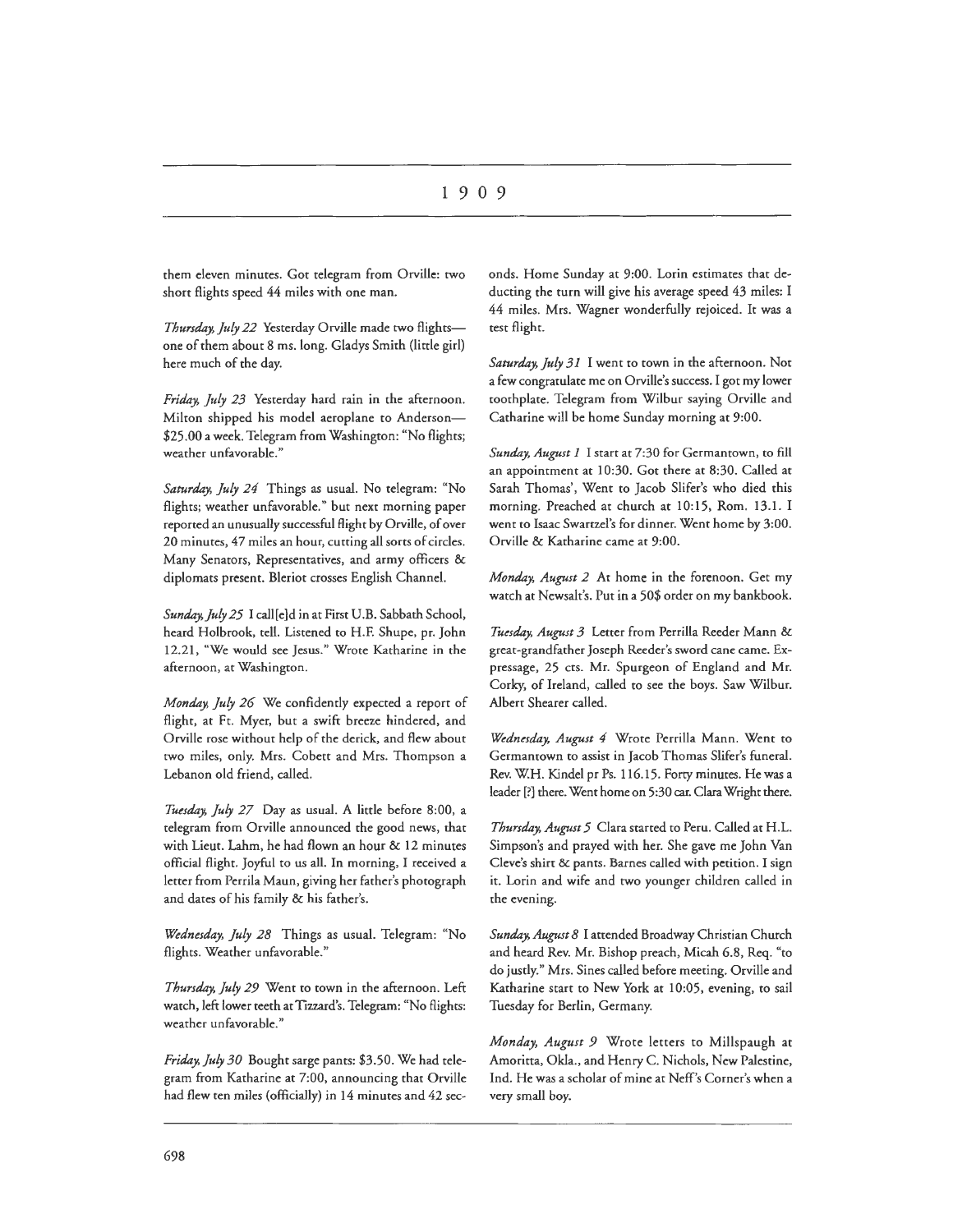#### I 9 0 9

*Ttusday, August I 0* Orville and Katharine sailed on the Crown princess Cecelie from N.Y. to germany. Letter from J.L. Lawrence, saying that Keiter's fraud in Tennessee had all been set aside by Judge Stout at Waverly, Tennessee, wholly deciding in Laundrum's (Abeh) favor. Keiter dare not appear.

*Wednesday, August 11* Sent congratulations to Rev. J.M. Johnson, Marengo, Ind. over his monument to be unvailed the 27th, at the Crawford Co. Fair. Wrote Mrs. Mann, whose letter came back. Wrote Sina Ardery, told her of the will.

*Friday, August 13* At home. H.C. Foote died at 3:40 morning. The body was taken to Adrian, Mich. for burial. Wood & Howe officiated at his home, the 15th at 4:00, at Huntington. Funeral at Adrian, also, by E.W. Mason.

*Sunday, August 15* I went to Germantown. Preached at 10:00, Matt. 22.42. Dined at Shelby's. I called in the morning at Sarah Thomas's, talked and prayed with her. Called at Sleifer's. Went home at 4:00.

*Monday, August 16* Went with grandson Milton to Fowlerton, arri. at 1 :00. Valises at Stella Parkhurst's. Went to farm. Tired. Milton walking. R.B. Reeder came & rook us to his house. We lodged there.

*Tuesday, August 17* Dined at W.H.H. Reeder's. Ovid took us to train at Fowlerton and we went on to Marion, and took traction car to Van Buren, where af[t]er an hour, we went with G.W. Keltner to Oilman to G.W. Lee's, a merchant's. J.V. Rector pr. at chapel at 7:30. Eph. 5.14, a fair sermon, "Awake thou that sleepest." Lodge at Lee's.

*Wednesday, August 18* Conference opened at 2:00, Bishop Alwood. Local preachers examined. Lee's daughter is 17, Myrtle Good, 16. Mrs. Lee sick. Rev. A.J. Stemen preached, Isa. 6. Well liked. Election of chairmen: Tharp 24, Oler 18 Floyd 6, Wright 1. [In text there are tick marks for each name, instead of numbers]

*Thursday, August 19* Conference continued. Reports of pres. elders. O.G. Alwood lectured at 2:30, on the ministry. I preached at 7:30, Matt. 22.42, full house. I slept 6 or 6 112 hours.

*Friday, August 20* I arose at 5:00 & dressed. Considerable conf. business. Small referred to Com. on Elders' orders. White of Harrsville is recommended. Reports read. We dine at Josiah Slushers. Met Branchla & wife, Henry Fry's dau. J. Howe pr. at 7:30. Oler, 25 & Rust, 16 elected. Wolfard, 7, Floyd, 7, Scattering, 2. P.E's, on 1st ballot. I examine C.E. Small.

*Saturday, August 21* Milton & I go to Marion on Traction car, and thence to Fairmount. We stop at Ellis's. I was at band concert at night.

Sunday, August 22 I attended Mr. Gray's congregational church at 11:00 Went to Wesleyan Camp meeting in afternoon. Saw Pres. Baker, Seekings, Worth, Teters, etc. Heard Rev. Jennings. Two were ordained- woman & Negro man. Saw Mrs. Worth. I was at Congregational Church at night. Rev. Gray called at Eilis's, after meeting.

*Monday, August 23* Iwent to Fowlerton. Dine at Robt. B. Reeder's. I got 180 ft. of lumber and had partition put between bedrooms. Paid Millspaugh, for their work, \$10.00. Sup, lodge at White's. Unwell in the night.

*Tuesday, August 24* I worked at House, and Milton went to Fairmount. I paid \$3.90 tax at Marion. Milton came back with the wash, at 3: 17. I dine at Parkhurst's. Went to White's for supper & lodging.

*Wednesday, August 25* Went to Matthews; paid E.D. Clossoh \$15.25 for lumber finish. We dined at Mrs. Parkhurst's. Went to White's & lodged.

*Thursday, August 26* Went to Wm. Reeder's. Staid till night. They are fixing for next day. Went back to White's and lodged.

*Friday, August 27* J.M. Johnson's monument to be unvailed at Marengo. I saw Van Antwerpt at the house Fairmount. Vergil took us to Reeder's, Reunion at W.H.H. Reeder's. Dine in his barn. Picture at table. Pictured at 3:00, Lizzie Broyles & family. All of Joe's, Eliza's,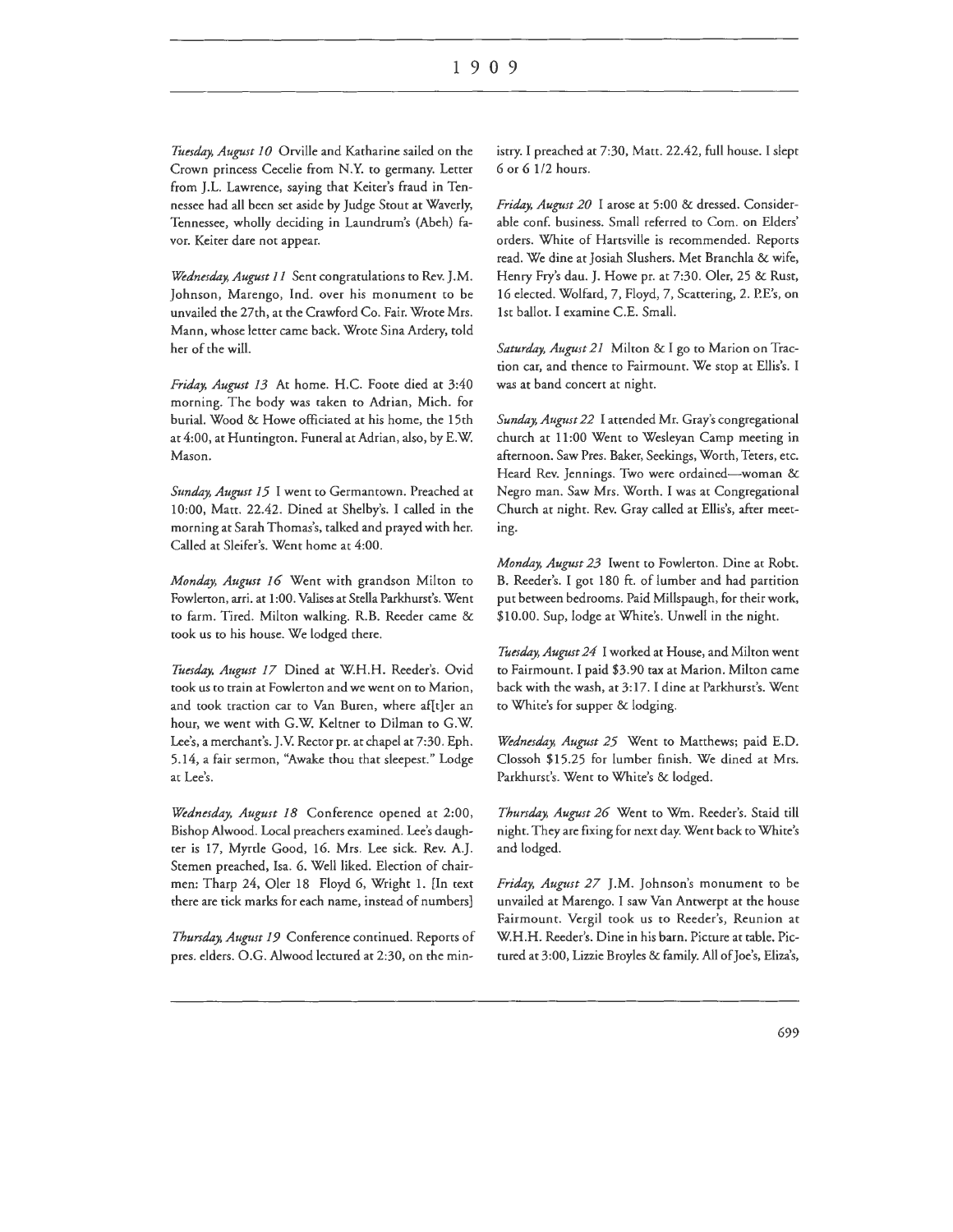Wm's, Flora's & Robert's there. Everts Slanker took us to Joe's.

*Saturday, August 28* Staid at Joe's till 4:00. Robt. Broyles took us to John W. Broyles'. Had hard rain. Robert went home late. We lodged there. Kate Slanker has 3 boys: Evarts, Clarence & Lloyd. Davis have Adah. Alfred has Virgil & Clifford. Flora has Marcus, Smith, Floyd, Walter, Mabel, Lizzie.

*Sunday, August 29* We went to Beech Grove to Sab. School. Lesson 13th First Cor. I was in Jas. M. Love's Class. I spoke 17 minutes. We called at Thos. Benton Markle's. Saw Melisse, Lorin, 18, Edith & John. Thurman (15) with his father. Dine at John's. Went to Chas Milton Broyles. Slanker's came. Went to Zion (M.E. Ch.) Barrett pastor there. Minton spoke on antisaloon. Robert to White's.

*Monday, August 30* Went to house in Fowlerton. Saw Amos Ailes and Van Antwerpt. Went to John Leach and telephoned to E.D. Slossen and engaged 8,000 shingles. Went to White's. Settled with him to date. Went to Fairmount & settled with Driggs & Wiley. Over \$76 due me. Gor my shirt of Chinaman.

Tuesday, August 31 Went with Milton afternoon to Wm. Reeder's. Went to Buller's at night.

*Wednesday, September 1* Took Milton to White's and C.C.L. Depot. He went to Muncie, returned at 9:00 at night-was at Broyle's reunion. I went to Horace Reeve's. I went to White's & took horse to Buller's. I slept an hour there. Dinner. Went with Pearl to house in Fowlerton. Sup at Stella's. Staid at R.W. White's.

*Thursday, September 2* Went to house. Settled wtih Amos Ailes for work, \$15 .55. Went on 11:43 train to Fairmount. Took the 12:26 train to Knightstown. Stella Rhoads met us and took us to Jabez Rhoads, where we sup & lodge.

*Friday, September 3* Stella takes us to Delila Wright's where we remain. After dinner. Thomas's wife and Effie Kirkpatrick and Stella Wilhelm and Mabel Wright, & Drusilla McKee came. Milton and Stella Wilhelm and Mabel Wright, Fay's daughter, went to Sexton. We staid at Delila's. She was 82, March 2nd.

*Saturday, September 4* Mr. Frazier took us to Knightstown, and we got a train to Dayton, arriving at 11:00. Milton went with me home, and I staid. He went on to his home. I spent the afternoon & evening, straightening up and making my diary. Wilbur is at home.

*Sunday, September 5* Awoke at 5:00. Got up at six. Called at Post-office & at Lorin's. Heard Rev. W.R. Funk pr. at Summit Street Church, John 17 .3. Called about 4:00, at Lorin's. Slept pretty well till 4:00, morn.

*Monday, September 6* Wrote letters to Mrs. Mann, Reuchlin, E.D. Clossen, etc. Called at Varsity Hall.

*Tuesday, September 7* Wrote letters. Went to varsity Hall. Bought cuffs and collar (rubber). Voted for Kughns and Needham at Primaries. Wilbur got telegram from Russell Alger, and started to Detroit, at 11:25 at night.

*Wednesday, September 8* Went and deposited money in Winters' Bank. Orville is reported to have flew alone 24 ms in 36 minutes, co-day, and 17 min. with Hildebrand, 200,000 reported. lvonette & Horace staid here and to breakfast. Lorin and Milton are working on models of flying machine. Gen. H.C. Corbin died this morn.

*Thursday, September 9* At home all day. Got a letter, morning from Katharine. Answered it afternoon & evening Wilbur got home about 6:00, eve. Orville is reported as flying 20 minutes "in a strong wind," and 15 minutes with Englehardt. Crown prince and princess saw the flights. Are at aero dinner to-night.

*Friday, September JO* Bill from J.D. Van Antwerpt for \$7.47. Sent that amount to Oliver Buller. Orville to dine at Royal Aero Club, Berlin, last night.

*Saturday, September 11* Wilbur is preparing to ship his flying machine to New York to Fulton Hudson Exposition.

*Sunday, September 12* It was a very warm day. Attended First Lutheran Church at 10:30, heard Rev. D. Frank Garland, Deur. 6.6,7. He preached an able discourse.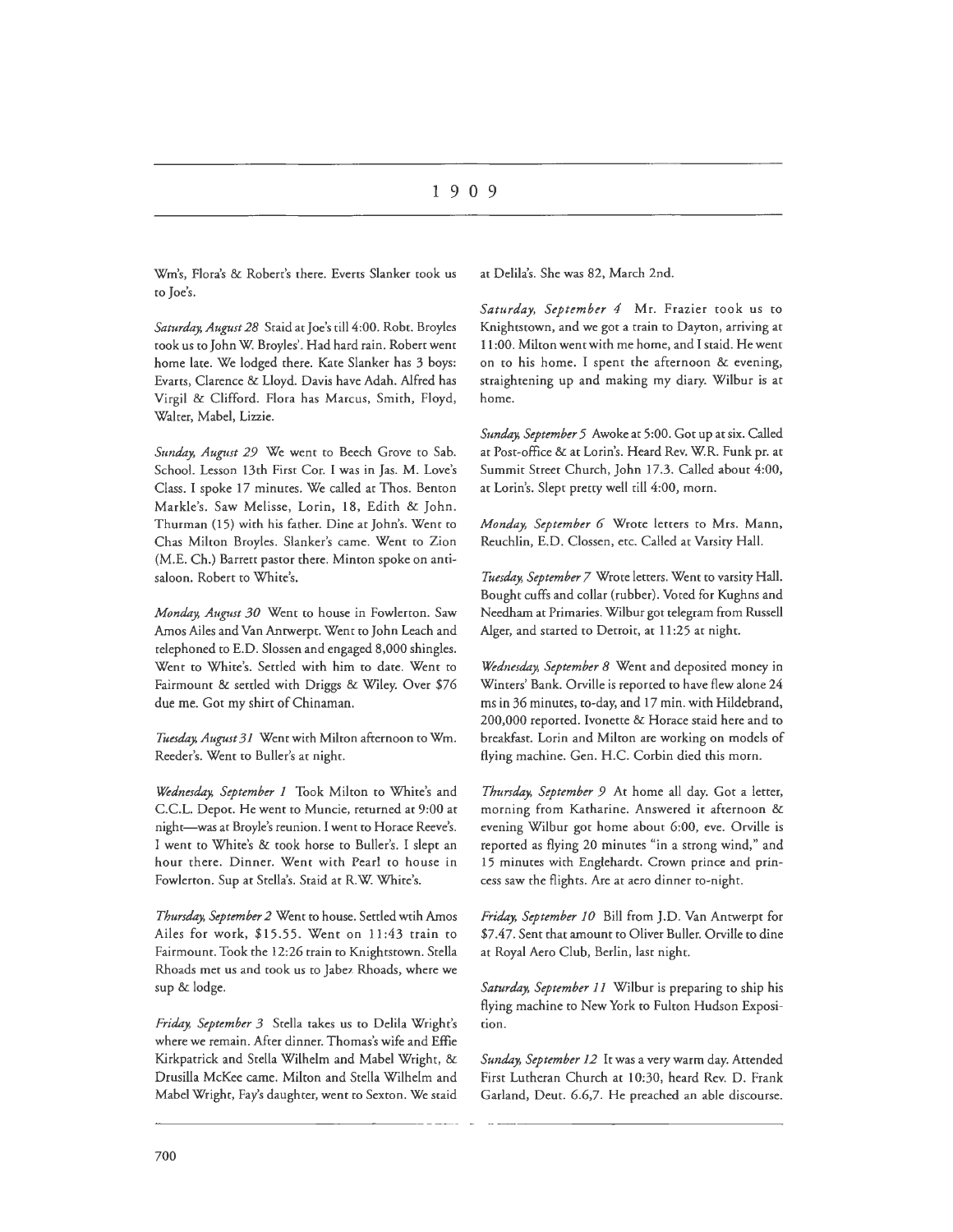Lorin and his family dined wich us. I read some in a scory where great ado was made over trouble over Lydia was turned to joy over the marriage of the 16 year old girl, in English Society-from illicit cohabitation!

*Monday, September 13* Some cooler this morning. Warm, at 11 :00.

*Tuesday, September 14* Cooler in the morning, but it was 91 degrees at 1 :30. I read over Wilbur and Orville's letters. Wrote Wm. T. Lawson, sent copies of Landrum's and Lawrence's Letters.

*Thursday, September 16* Letter from Perrilla Mann. Remail a letter to Orville. Cooler to-day. I received a telegram from W.H. Becker, Toronto, Ont., asking me co officiate at D.B. Sherk's funeral Monday, at noon. I telegraph that I will go.

*Friday, September 17* I slept 7 hours, and arose early. I engaged a ticket co Buf[f]alo at 10:00 to-night. Wrote 8 pages of Sherk's funeral address. Started an hour late, at 9:00. I arrive at 7:00 (8:00 Eastern time) and start at 10:00 for Toronto, arri. ac 2:00, at Mrs. Aldress. T.F. Best greatly helps me. He introduced me to Her.

*Saturday, September 18* The foregoing was partly on Saturday. I lodged at W.H. Becker's, same Street West, 596 Brock Ave., being Mr. Aldred's address. Mr. T.F. Best was secretary ofY.M.C.A. at Hamilton.

*Sunday, September 19* Went wich W.H. Becker to M.E. Church. The pastor preached on Family Government, Dan. 49.4. Again, I dined at Aldred's and lodged at W.H. Becker's.

*Monday, September 20* We start at 8:00 through the route to Berlin arri at Berlin at 15 minutes to 12:00. I dine at T.F. Swartz. Large audience. I occupied 25 minutes, Text, Acts 11.24. I read 8 pages of manuscript. At 1:00 p.m. C.W. Backus & Rev. Swartz spoke about 7 min. each. Saw Springer. Called at Bowman's and Eshelman's.

*Tttesday, September 21* Bro. Swartz took me to starting place. Ticket via Galt, on traction to Detroit home, cost 9:00, sleeper 2.00. Staid at Detroit till 1/4 to 12:00, but entered sleeper ac 9:00. Wrote obituary and mailed ic in Detroit. Slept some on the way.

*Wednesday, September 22* Arri. ac home before six, in morning. Went to Lorin's to breakfast and dine, etc. Margaret (White) Allen is taking a week's vacation and Wilbur left for New York City, Saturday.

Thursday, September 23 I board at Lorin's. I do not much at home. Letter from C.L. Wood and from Reuchlin, this morning. Conservator comes.

*Friday, September 24* I slept well last night. I get no letters before noon. I spend the morning, mostly reading. Milton's models came back from Eaton & Rock Island.

*Saturday, September 25* Spent the day as usual. The Hudson-Fulton Exposition is opened in New York. The Clermont and Half Moon are attended by the navy of the world.

*Sunday, September 26* Heard Rev. M.B. Fuller, Grace Church, Acts 17.22,23. What is religion? Very able and learned, but not satisfactory. I dined at Lorin's as usual.

*Monday, September 27* Margaret Allen reported, and I staid at home. I wrote letters by day and at night to C.B. Sherk and J.F. Harris etc. Not suitable weather to fly in New York.

*Ttiesday, September 28* Wrote a card to J. Howe and to Wilbur defining, "Whac is religion?"

*Wednesday, September 29* Wroce many leccers. Wilbur is reported to have flown twice in New York; once from Governor's Island round the Statue of Liberty & back.

*Thursday, September 30* There were no flights in New York, to-day. It was too variable in winds. Katharine wrote from Eisenach, Germany, that they spent yesterday morning at Weimar, went in afternoon to Eisenach, where they lodged last night, and about noon to-day, 3 oth start to Frankfort, then for a trip down the Rhine.

*Friday, October I* Again there were no flights, for the same reason. The children of Lorin came for dinner. I wrote Buller inclosing as check for \$20.00. Milton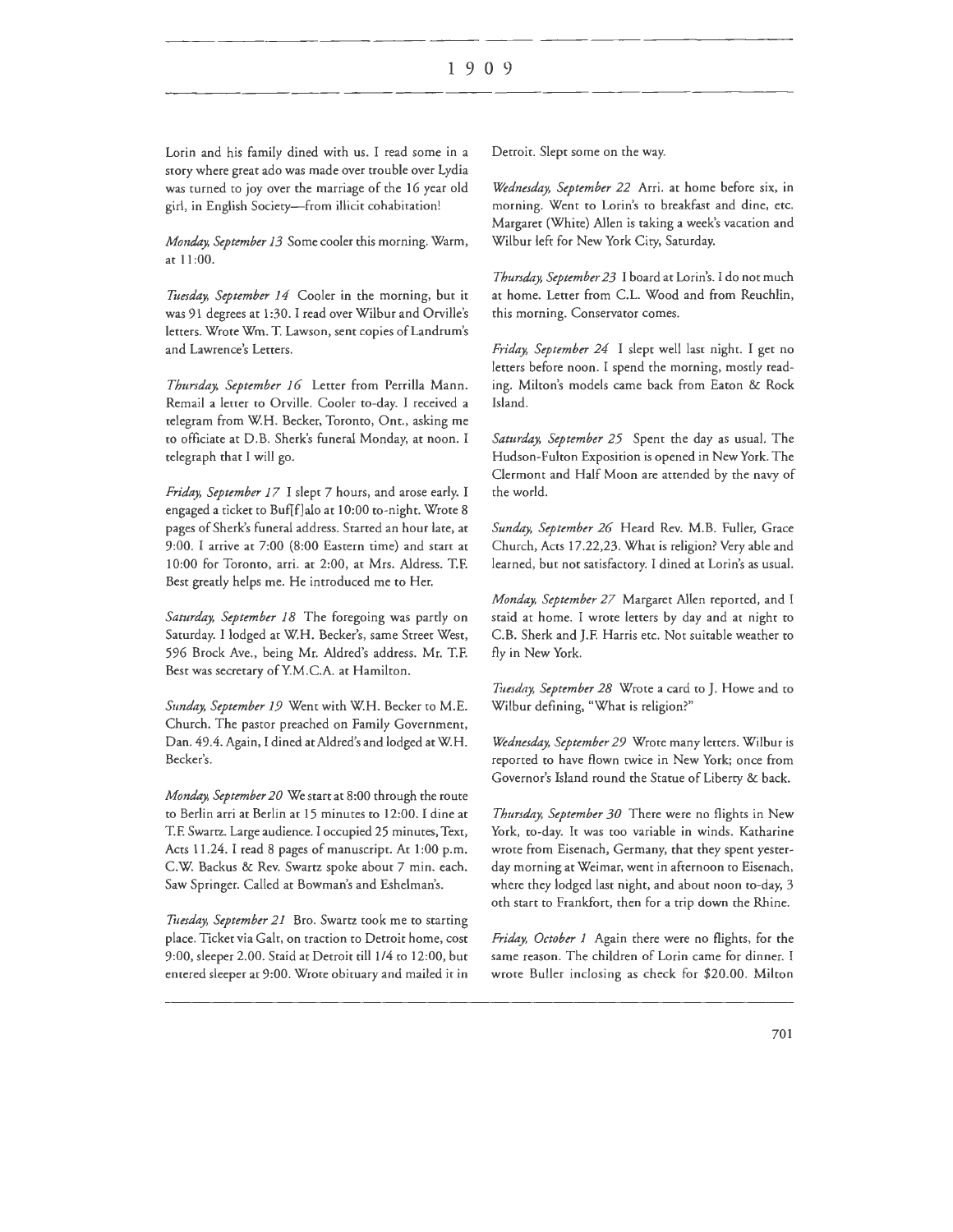shipped a model to St. Lonis. Netta and Lorin went to cousin Cowan's near Lebanon. Pearry's "Roosevelt" stop[p]ed below West Point!

*Saturday, October 2* Went to town and exchanged 18 card pictures. Orville, at Potsdam is reported to have flown over 1600 feet high, 1637 ft. He took up the crown prince of Germany 60 ft. high, gets a present of a diamond and Ruby ring, Composing the letter "W' and a crown.

*Sunday, October 3* Heard D.F. Garland on Christian Reflection, text, "Commanded the multitude to sit down." I slept in afternoon. Lorin and Netta came home, after supper. Curtis made a failure flight, at Governor's Island.

*Monday, October 4* Wilbur flew from Governor's Island beyond Grant's Tomb & back in safety. He ha[d] a canoe attached. Dr. Dillon called an hour, on his way home.

*Tuesday, October 5* Wilbur has gone to College Park, Maryland.

*Friday, October 8* (This was yesterday) Man (Mr. Browncomb for Prof. A.W. Drury) brought manuscript of History of Wilbur and Orville to me to correct facts and had forms to sign of application for each agreeing to pay \$278.00 each for their steele engravings! He was a rascal. I did not sign the applications.

*Saturday, October 9* Got a letter from Wilbur. He sends for rasor-srrap and envelopes.

*Sunday, October 10* Heard Rev. [blank] Anderson preach at Third Street Presbyterian Church on cooper[a]tion. It rained as I went in and as I came home on the car. Walked with Ida Grabill under umbrella. Milton and Horace dined with me.

*Monday, October 11* Mailed Brownscomb's manuscript to him.

*Tuesday, October 12* Called at Brownscomb's as I did not want him to call at our house.

*Thursday, October 14* Horace's "Pina" died and old "Blackie" Ran off. Called at Wagner's.

*Friday, October 15* Lorin's learn nothing of Blackie.

*Saturday, October 16* Orville is reported as flying at Potsdam, and he and Katharine having a talk with the Emperor. President Taft and President Diaz meet at El Paso. Margaret invited Lorin's family to dinner to-morrow.

*Sunday, October 17* Went to Williams Street Baptist Church. Rally Day. Judge McCann speaks. He is well gifted. Lorin and family dined with us, except Horace who is sick & Netta, who is unwell.

*Monday, October 18* Horace & Netta are better. Count de Lambert, with a Wright Flyer goes from lnvissy field back and circles 300 feet above the Eifel tower. Alfonso quarrels with his premier over there being no chance to pardon Ferrer.

*Tuesday, October 19* The Wrights are reported to have entered suit against Ralph Saulnier for restraining him from using a copy of Bleriots machine.

*Wednesday, October 20* I write lists of Wrights from Helvedon, 1538, to the present time. To-night, there was a \$700,000 fire in Dayton, in which the Computing Scale factory lost \$200,000. It was on First St., and Monument Ave.

*Thursday, October 21* Went to town, afternoon, left bank book for posting. Called at Sophia Simpson's and at Ramey's. Found Theo. Darwin Brown at out house and his brother Geroge R. After supper went with them to Street Cars. Sent Fay Wright, 538 Birch St., a copy of the generations of- Wrights and Freemans.

*Friday, October 22* Wilbur is reported to fly 42 minutes by moonlight with Humphrey's, at College Park, Maryland.

*Saturday, October 23* Slight rain to-day. Wilbur is reported to have flown four times from College Park. Orville is reported to-day, at Naples.

*Sunday, October 24* Heard [blank] Myer preach at 4th Presbyterian Church, 1 John 1.7. "Cleanse from all sin."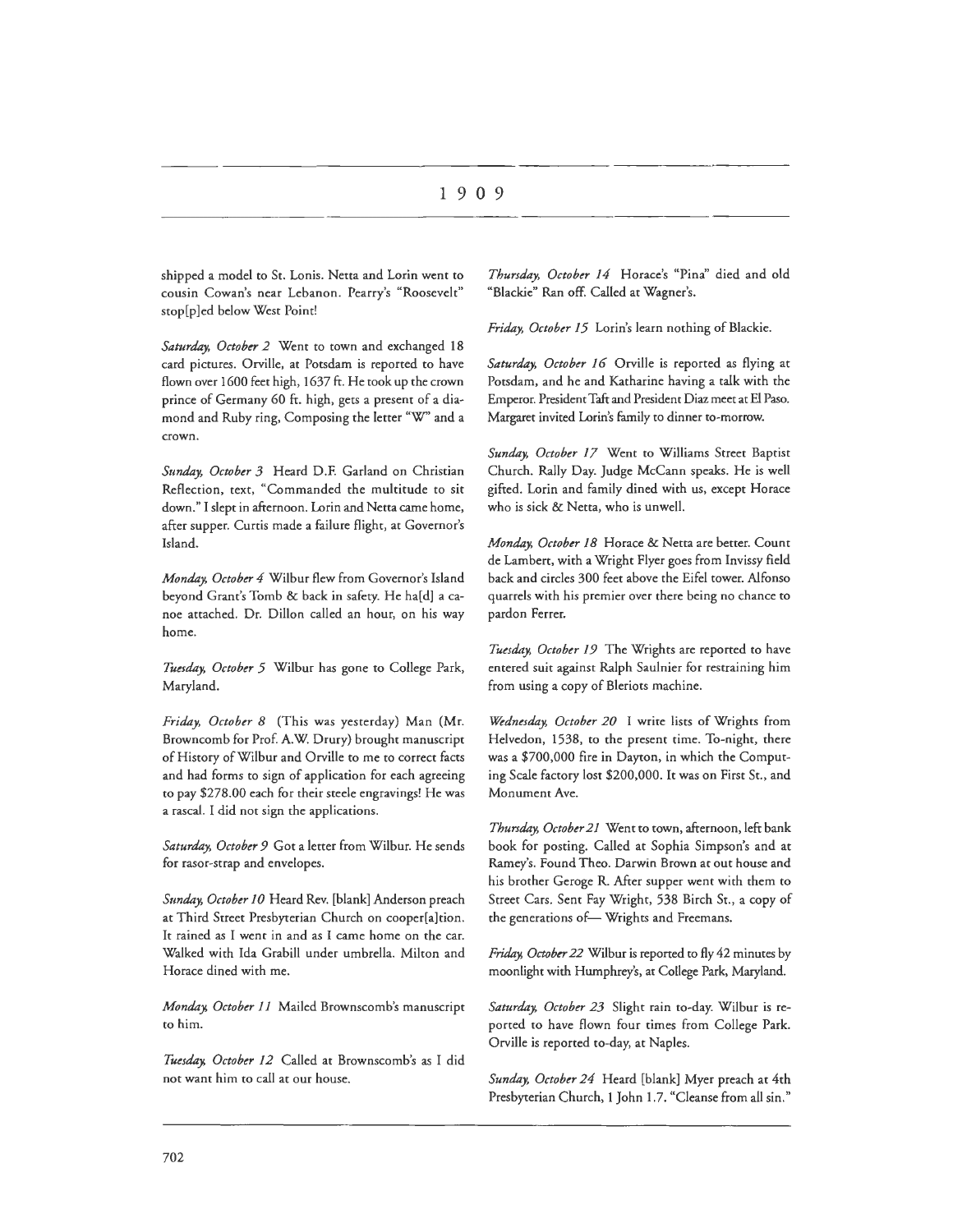#### I 9 0 9

I dined at Lorin's. David Dennis dined there. Supper at home.

*Monday, October 25* I start to Gaston at 8:40. Reach Gaston, where Robert B. Broyles rakes me to Joseph Broyles where I dine and Robert and I fix up our writings, after which he rakes me to Oliver Bullers where I sup and lodge.

*Tuesday, October 26* I go to Whites dine, and afternoon go with William Reeder and Robert B. Broyles (who came) over rhe farm. I sell the hay in the old house for \$61.00 to Broyles. Robert rakes me to the house in Fowlerton, and I go on train to Fairmount & stay at Ellis Wright's. Rev. Choate, of Kokomo, and [blank] Blunt of Ind is there.

*Wednesday, October 27* I go to Marion and pay my taxes, & return. See Mr. Chas. T. Parker. Call in the convention and dine at the church. Go at 3:05 to Fowlerton and Wm. Reeder's. Sup and lodge there, Chas. Parks there.

*Thursday, October 28* Ovid takes me to White's and I give notice co White to give possession March 1st. I go to Depot and to Richmond, and Dayton. Dine at home.

*Saturday, October 30* Wene on 12:50 car to Quarterly meeting at Germantown. Hired Wm. Dillon \$475.00. Rev. W.H. Kindel preached, Rom. 12.11, "Not slothful in business" etc. Quarterly conference. Supped at Lizzie Long's. Came home on 5:30 car.

*Sunday, October 31* Lorin and Horace called after breakfast. I did not attend church, was sleepy. Margaret cooked so good a dinner.

*Monday, November 1* Stayed at home all day. Slept two hours. Wilbur has returned to Washington.

*Tuesday, November 2* At home all day. Rained a little in the Morning. Election Day.

*Wednesday, November 3* At home. Nothing of importance only Democratic victory in Dayton; Dem. Mayor in New York and *fusionists* prevail; Johnson beaten in Cleveland; Toledo & Cincinnati, Republican.

*Thursday, November 4* Adriatic grounds at daylight in New York Harbor. Lands at 9 o'clock. Orville and Katharine are met by Wilbur.

*Friday, November 5* A telegram from Katharine says they will be at home some time Sunday. I took up First Corrinthians.

*Saturday, November 6* In afternoon, Lorin gets telegram that the children will be here at noon, Sunday. Study 1st Corrinthians.

*Sunday, November 7* Lorin informed us of a telegram last evening, saying the Children are coming on Erie to be here at 5:30, this evening. The children get home at 6:+. All look to be in good health; Wilbur, Orville, Katharine.

*Monday, November 8* Breakfast at 7:40. Wilbur and Orville go to Springfield to see Mr. Toulin. William Shank called. They came back about 2:+. Misses Rider & Osborn, and Mrs. Stevens called an hour, or more.

*Tuesday, November 9* I began breakfast at 7:30. I sleep much of the forenoon. Orville starts to New York at 1:25 p.m. to clear the mists.

*Wednesday, November 10* Lorin is finishing up cloth for lower half wing Govt machine, which Genl. Allen called for.

*Thursday, November 11* Bathroom is being painted and the hallway. Orville returns from New York.

*Friday, November 12* Paineer finished job. Large fish for dinner.

*Saturday, November 13* Orville went to Cincinnati. Leontine dined with us. Katharine and Leontine go in the evening to Miss Ryder's. Wilbur starts at 10:00, evening, to Washington, to get Lieut. Lahm's affidavit.

*Sunday, November 14* Attended William Street Baptist Church. Heard Rev. Orthnells E. Hall on 2 Kings, 2.9, a good sermon.

*Wednesday, November 1<sup>7</sup>* Took coat and pants to cleaner.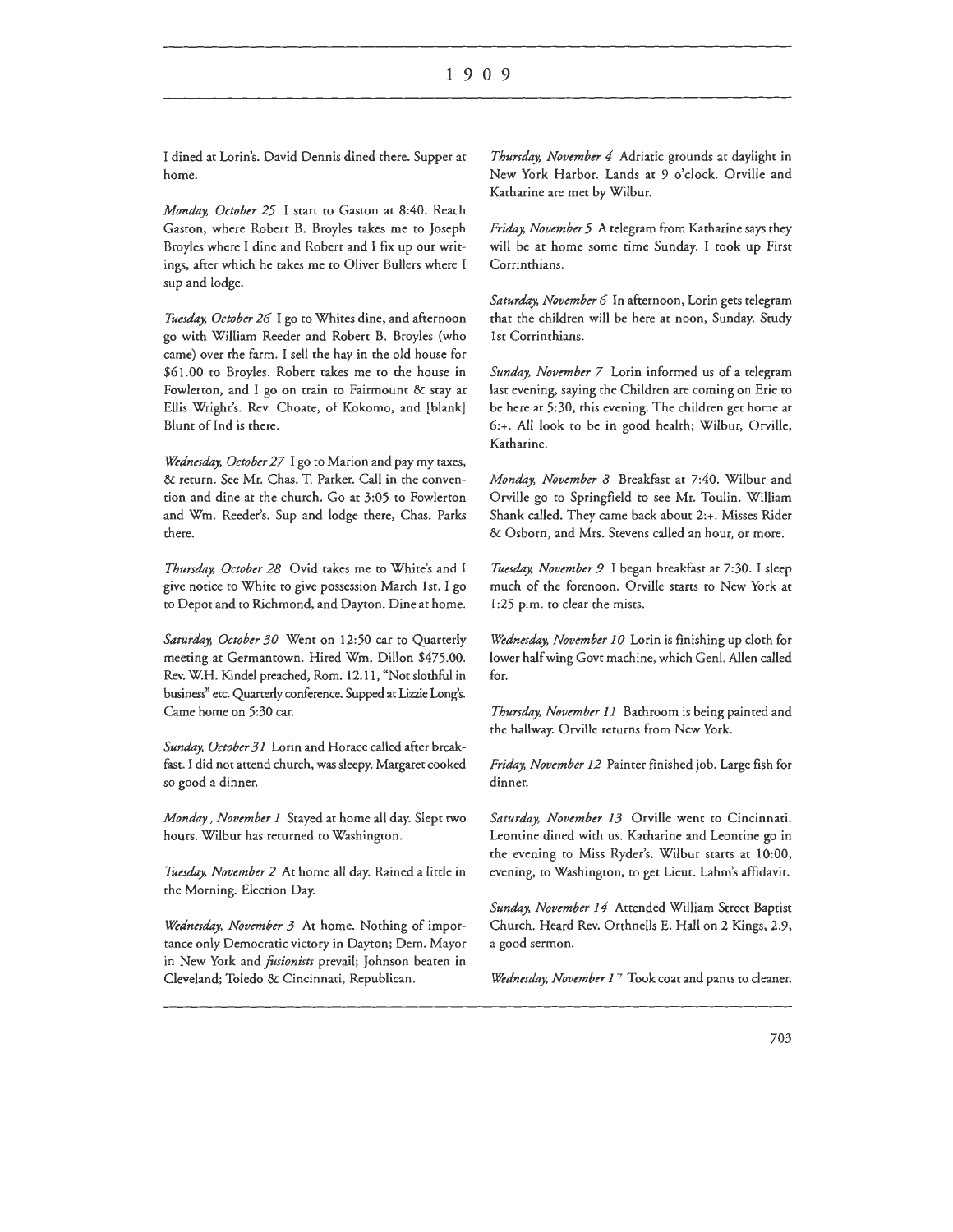*Thursday, November* 18 Rev. O.E. Hall called. He is pastor of Williams Street Baptist Church.

*Friday, November* 19 Suit came home from cleaners. Price \$1.25.

*Monday, November 22* Went on 5:25 cars to Lima and Huntington. Arrived at 11 :00. Lunched at Depot. Called on J. Howe's Mission Room. Called at Publisher's. Rode to Howe's on cab. Remain over night. S.A. Stemen came in an hour. Called at Mummart's an hour.

*Tuesday, November 23* Called at 7:45, prayers at College. Had an all day meeting at Mission Room. Dine at Howe's restaurant. Go to Howe's to night meeting of committee. We close at 11:00, & I lodge at Howe's. I suggested S.M. Crom as pastor to begin in the spring and Wm. Miller fill the vacancy. Wood opposed Miller's appointment.

*Wednesday, November 24* Attended prayers at 7:45, and gave a short Thanksgiving address. Dined at S.L. Livingsron's. A.B. Lilly rakes me to the train. Go via Lima home, arri. at 6:00.

*Thursday, November 25* Thanksgiving. Lorin's family with us. Remained till after 4:00. They have such nice children. I find that Wilbur & Orville have sold their United States Rights to August Belmont, Howard Gould, Cornelius Vanderbilt, Edward J. Berwind, Russell Alger, T.P. Shont's, Morron F. Plant, Andrew Freedman, Robt. J. Collier & Allen A. Ryan, \$100,000.

Friday, November 26 *At Home. Katharine spends the evening at Mrs. Stevem'.* 

*Saturday, November 27* At home. Some women visit Katharine in the afternoon. Lottie Jones helps. Katharine goes to Ida Grabill's an hour in the evening.

*Sunday, November 28* Spent the day at home. The boys arrived at home from New York at 6:00, evening.

*Monday, November 29* Miss Kate Hierholzer called and engaged to work for Katharine.

*Ttwday, November 30* Miss Katie Hierholzer called at 7:30, and began work for Katharine, this morning.

*Wednesday, December* 1 At home. Gas explosion reported at Argenbright's. Pole-discoverer Cook reported in an Asylum in Pennsylvania. Russell Alger and brother Frederick sup with us. They are fine appearing men.

*Sunday, December 5* I was at Eaker St. M.E. Colored Church. Dr. Robins of Columbus spoke, Gal. 6.9, "Be not weary in Well doing." The pastor, J.C. Robinson, announced me as "the father of the Wright brothers."

*Tuesday, December 7* Wilbur started for New York. In the evening, I read the President's Message, a business like document.

*Wednesday, December 8* At home all day. Nothing of special interest occurs. Waterways convention is held. Taft speaks in favor of letting sale of bonds alone for the present.

*Thursday, December 9* Kacharine went to Miss Hunter's in the afternoon. I read Abbot's Introduction to the Epistle to Romans.

*Friday, December JO* Rev. Gleason H. Reeder, of Mt. Vernon, Ohio, called an hour before noon. A large fish for dinner. He is a descendant of Benjamin Reeder of Pennsylvania, brother of Joseph Reeder of Va., born in 1716. Wilbur came back in afternoon from New York.

Sunday, December 12 I heard Dr. Ketman at Baptist Church, on the operations of the church in Missions, Sabbath Schools, colporteurs, and car work. Was introduced to him and Mr. Whidden by Dr. Colson. Wilbur went to New York to see a photograph of Curtis' machine contradicting his affidavit. Thus the lawyers abuse Curtis.

*Monday, December* 13 At home. Orville started at 8:00, eve. to Buffalo to trial before Judge Jno R. Hazel on Herring Company's infringement of patent.

*Tuesday, December 14* At home all day. Wrote several letters. In afternoon Wright vs. Herring Curtis Co. came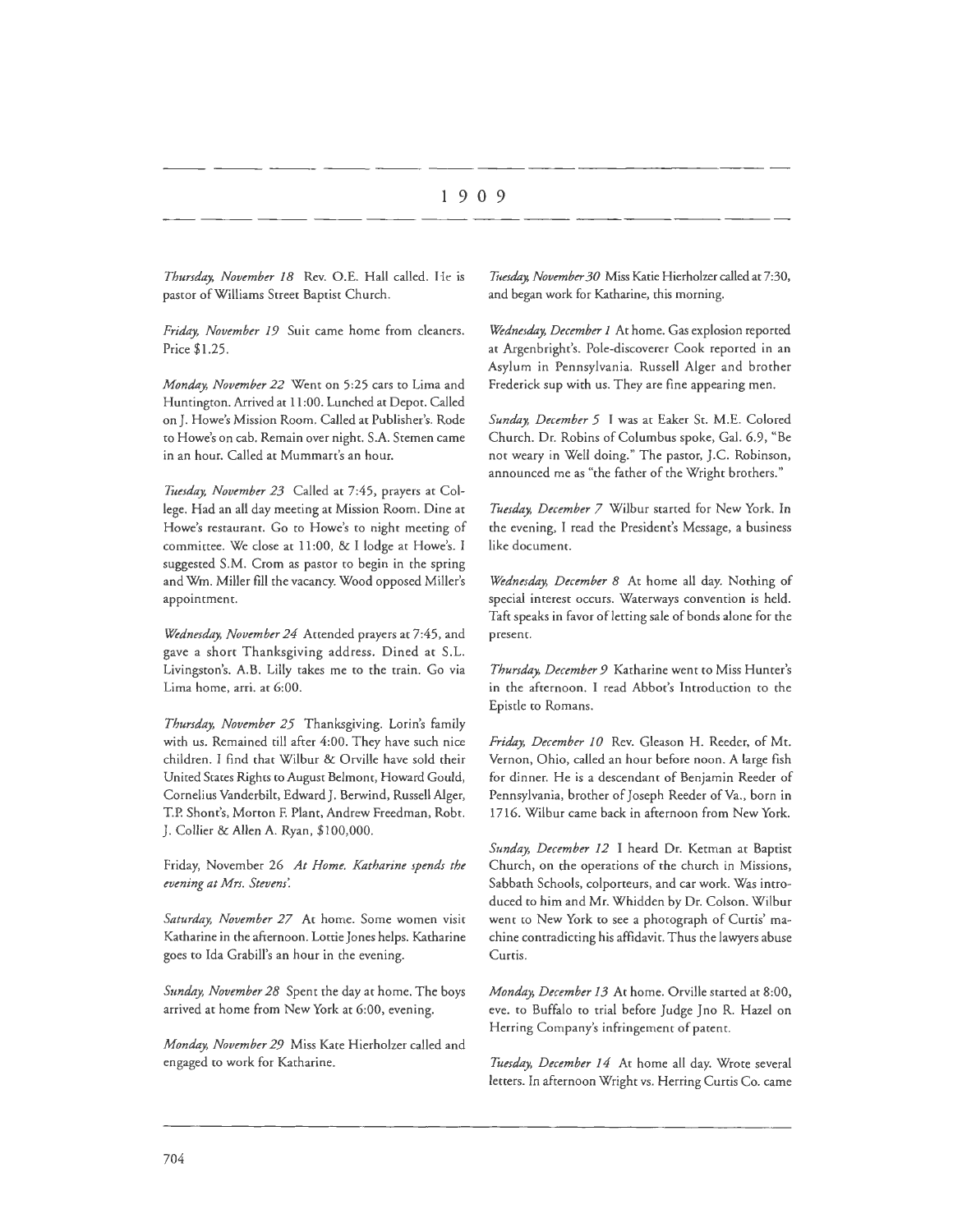in U.S. Court, Judge John R. Hazel. H.C. Toulin their lawyer argued. Also Emerson K. Newell, N.Y., the lawyer for Herring, maintianed there was no infringement. Claimed their fame rested on their skill as aeroplane Chaffeurs."

*Wednesday, December 15* The trial at Buffalo, N.Y. is before Judge John R. Hazel. Attorneys of Wright's: H.A. Toulin, Gen. Edward Wetmore, Local: C.W. Parker. Attorneys of Herring: Emerson K. Newell, Monroe W. Wheeler, [blank] Dunn. Parties: Wright Brothers vs. A.M. Herring & Glenn C.H. Curtis.

*Thursday, December 16* Wright brothers at Detroit, Mich. to see an Aero Club organized. They go to Dayton in the night.

*Friday, December 17* Boys came home for breakfast. Katharine went to Agnes Osborn's for supper. I found a sketch of the Nobles, and observe Caleb Leverich and Martha, children of Rev. Wm. Leverich.

Saturday, December 18 Dillon came just after noon. I copied some from Noble relatives. I fell asleep early, and slept disturbed in the night. Mrs. Deborah Cornell Wood, mother of Bishop C.L. Wood died to-day, in her 90th year.

*Sunday, December 19* Was somewhat unwell. The children called Dr. L. Spider, who said I had caught cold through me.

*Monday, December 20* At home. Some better. Made out a table from Louis Reeder Noble's chart sent me several years ago, confirming our descent from the Leverich's.

*Wednesday, December 22* Wrote letters to Mary H. Krout, Chicago. Wrote Reuchlin , etc. Report of Estrado's victory. Telegram to preach Rev. A.H. Roach's funeral. Could not go.

*Thursday, December 23* At home. Katharine is specially preparing Christmas presents.

*Friday, December 24* Mellville Brown's son (Brown) calls on Orville in behalf of Bradstreet to inquire of the boys company. Gets the names of directors, president, vice-

president, stock \$1,000,000 (\$800,000 pd in, \$500,000 allowed for patents, "Wright Co., N.Y.).

*Saturday, December 25* I arose before six o'clock. Lorin and family ate turkey with us. We had a very large fowl. Horace was much taken with his railroad track, and his wound up cars. The children had a fine Christmas.

*Tuesday, December 28* Spent day in reading Murphy on Genesis. I am quite lame.

Wednesday, December 29 Dr. Spitler came by Katharine's invitation. I lie in bed all day, though slightly better.

*Friday, December 31* The last day of the year. Wrote some letters. This has been a somewhat eventful year. In January, I attended Rev. James Rector's revival at Fowlerton and preached most of the time while there. The children come home from Europe and are much honored by thousands at the Depot and at their home. There is three days celebration in their honor. They go to Washington and fill (Orville) their contract with the U.S. Government and get \$27,000. Reuchlin came and I went to Washington with him. Milton goes with me to Annual Conference and to the Reeder's first anniversary & to Wright's in Rush County. Our children, Orville & Katharine go to Germany, and see and converse with the Royal Family. They spend considerable time in Germany before coming home. The children all return home together, November 7th.

#### Cragum Farm

Dan Wright sold his claim north of Hopewell church, to a man by the name of Parker, probably in the latter part of 1822. He bought a house and forty-acre lot, as the deed shows, dated Feb. 27, 1823, of Elisha Cragum, paying for it One Hundred and fifty dollars. Signed by Elisha and mary Cragum. He bought west of it, 80 acres for \$100.00. About 1836, he bought 40 acres of William Snelling.

Paulina Reeder b. in Hamilton Co. Ohio, m. Mr. Langworthy, in Dubuque, Iowa, died in Dubuque January 29, 1892